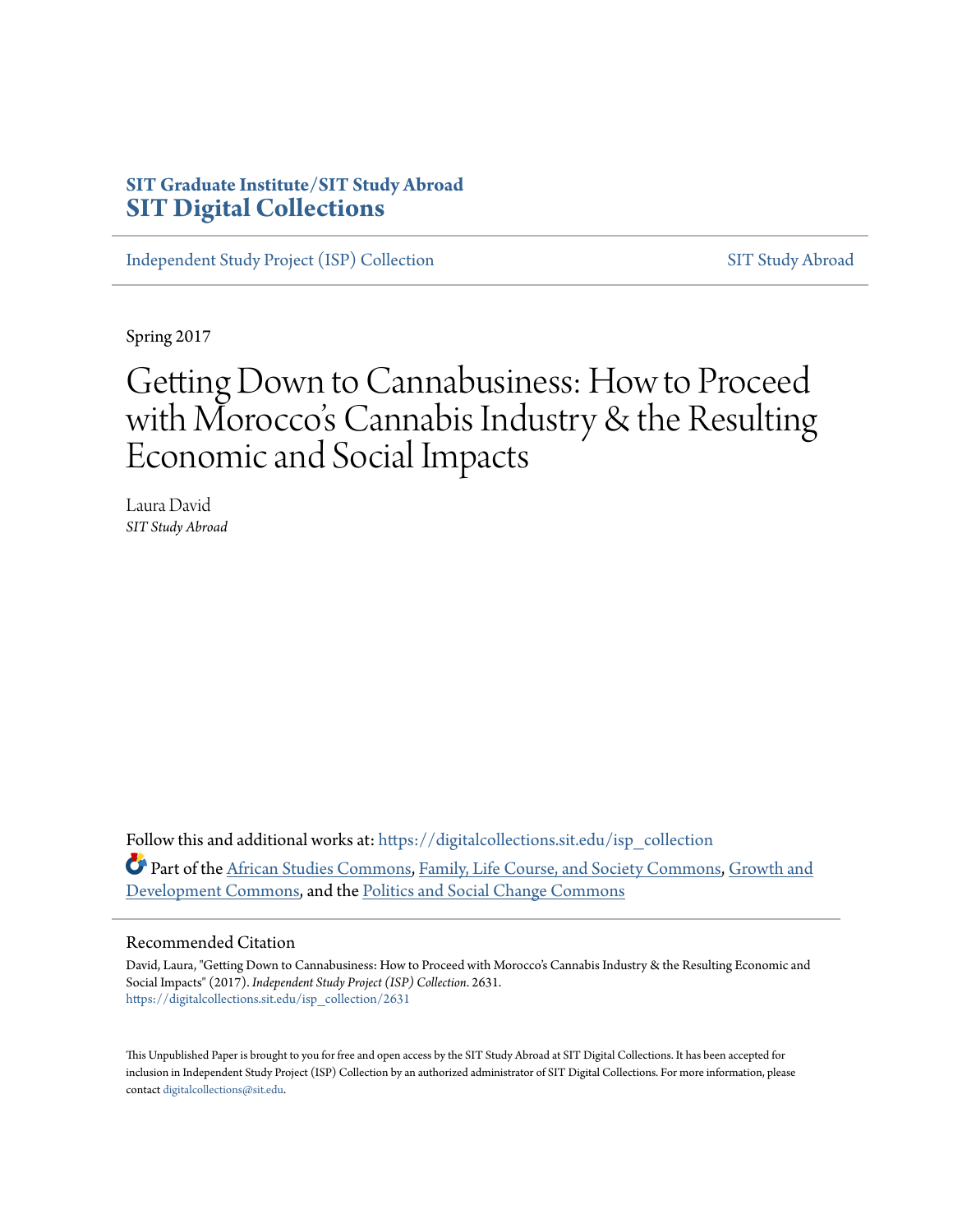### **Getting Down to Cannabusiness:**

*How to Proceed with Morocco's Cannabis Industry & the Resulting Economic and Social Impacts*

Author: David, Laura

Home Institution: Kenyon College Majors: International Studies & Dance

Academic Director: Belghazi, Taieb Location of Study: Africa, Morocco, Chefchaouen, Rabat Submitted in partial fulfillment of the requirement for Morocco: Human Rights and Multiculturalism, SIT Abroad, Spring 2017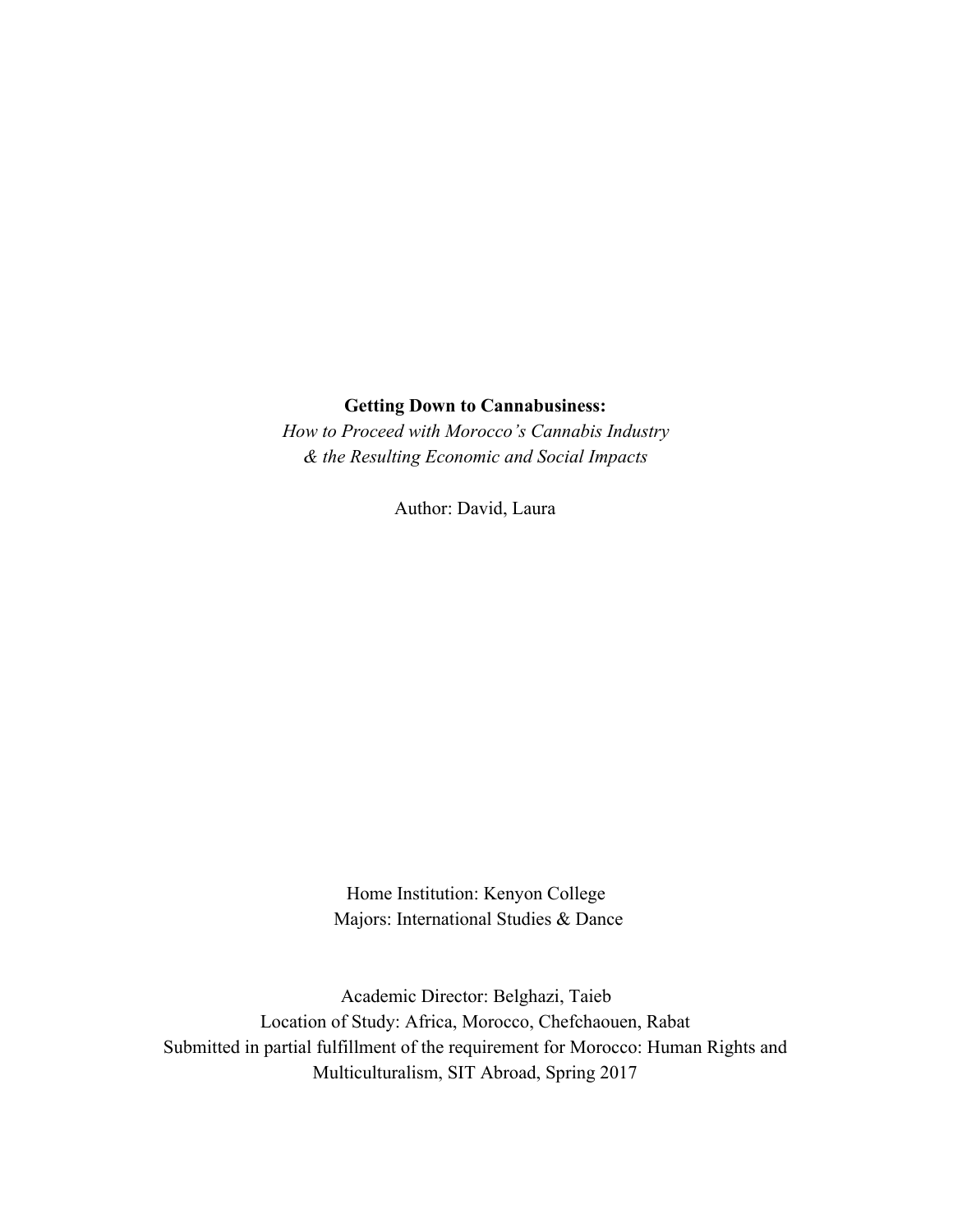

"...The police and government are playing a game of flag here. They say that it is [and] that it's not okay so if you want to work in it you must do so secretly, but then people who have worked for years and years and years suddenly get arrested by the officers who had been turning a blind eye. The government doesn't do [anything] for this industry and doesn't change [anything]."

Salma, a sister of cannabis farmers in Chefchaouen

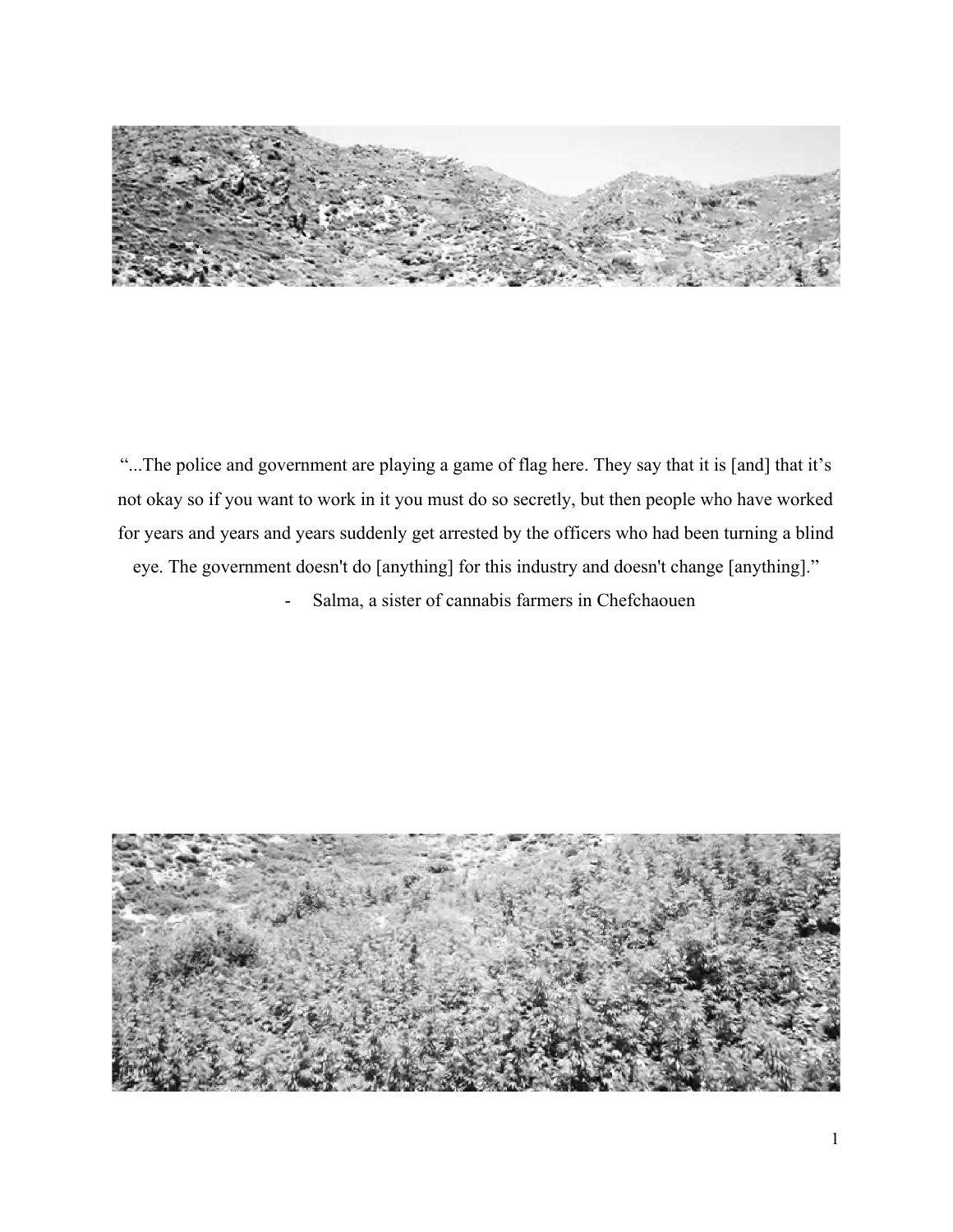#### **Abstract:**

Cannabis is one of Morocco's top industries, and Morocco is one of the world's top cannabis providers. However, the growth, sale, and consumption of cannabis is very much illegal under the current legislation. In 2016 a bill was proposed in parliament to partially legalize cannabis cultivation and was supported by both the Party of Authenticity and Modernity and the Istiqlal Party, though it ultimately failed centrally due to opposition from the Islamist Party. Within this study, I examine Morocco's current relationship with its cannabis industry and the three central potential paths from this point. The first is a continuation of the current ambiguity; the second to legalize; and the third is to fully enforce the current laws, ending in elimination of the industry - each of these paths would have immense impacts on Morocco, both economically and socially. I obtained my research through interviews with individuals in Chefchaouen (a city internationally known for its cannabis sale) and several government figures who had pushed for the recent bill proposing legalization.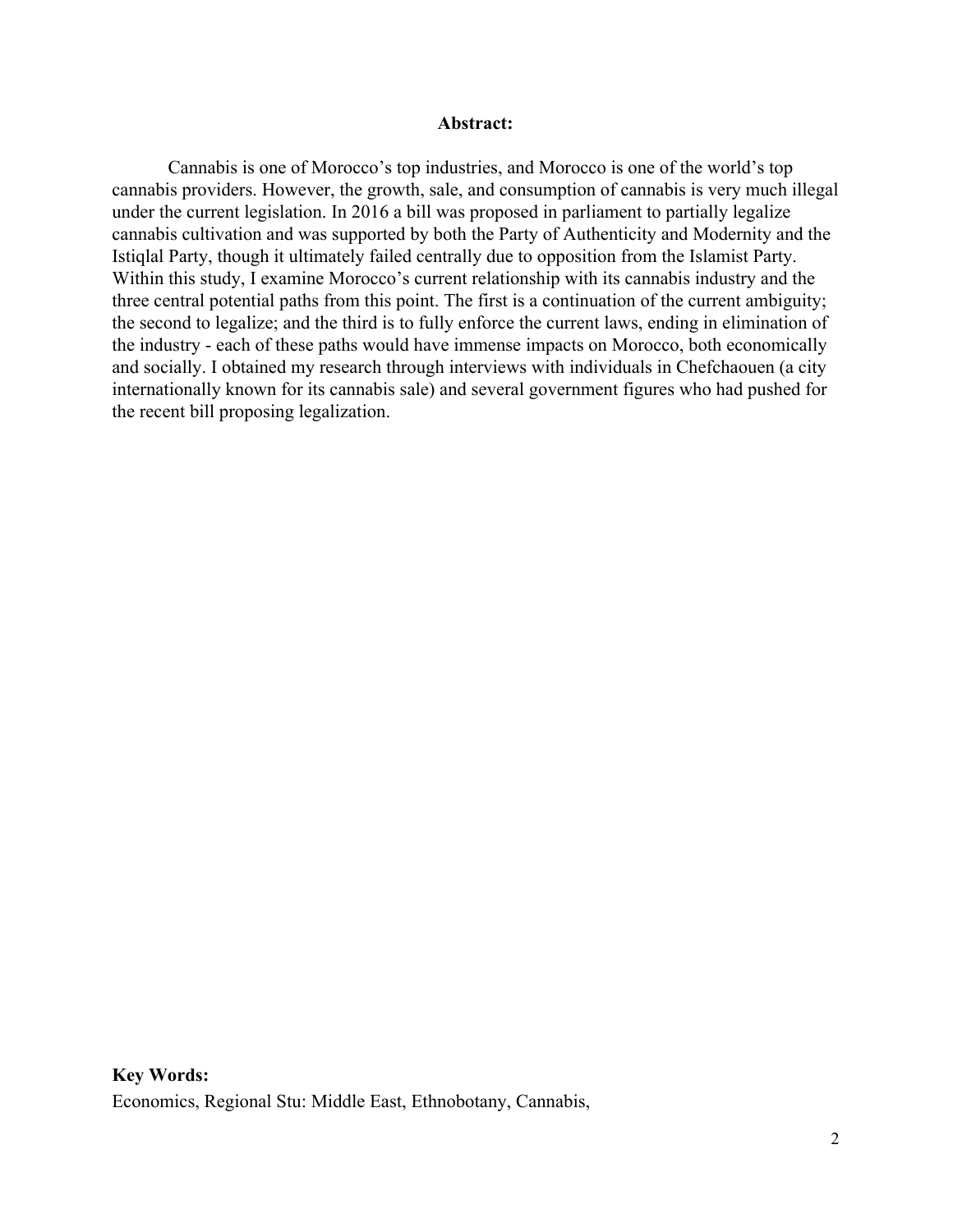#### **Acknowledgments:**

This project and semester would not exist without the help of the Center of Cross-Cultural Learning and its staff - particularly Nawal Chaib, who managed to dote on all sixteen of us, making every wish we had a reality. So much gratitude for her compassion and support - truly the primary mover of things. A massive thanks to Academic Director Taieb Belghazi who has taught me a lifetime's worth of knowledge in these few months. His constant open-mindedness and genuine interest in our thoughts created an ideal learning environment, without which I definitely wouldn't have been able to conduct research on such a topic. Thanks as well to my advisor, Tibari Bouasla, for his guidance and knowledge. Additionally, I cannot thank my friends in Chefchaouen who opened their arms and doors to me - without them, my time in Chefchaouen would have been solace and uninformative. Thank you, thank you, thank you.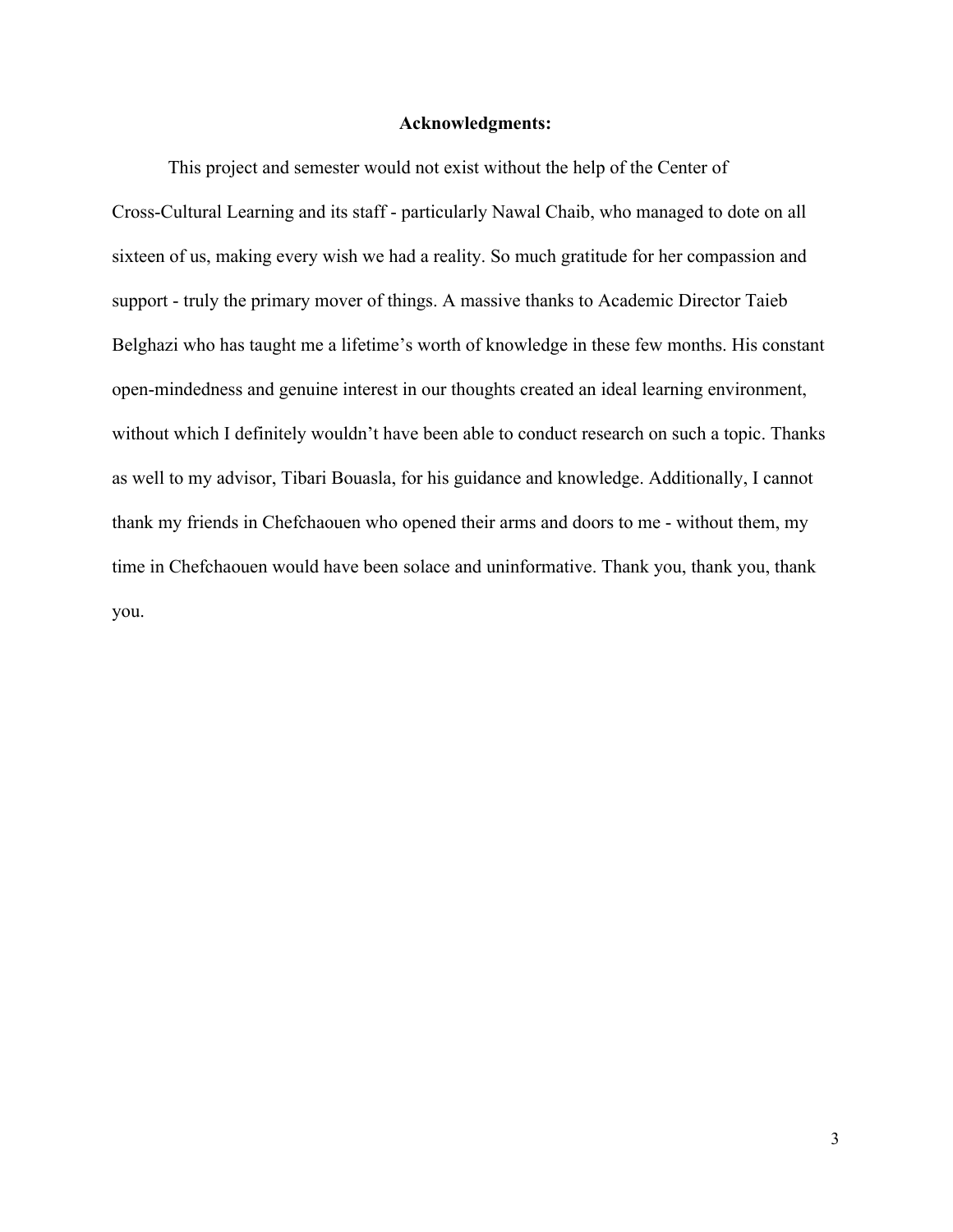# **Table of Contents:**

| <b>Introduction:</b>            | 5              |
|---------------------------------|----------------|
| <b>Background:</b>              | 5              |
| <b>Literature Review:</b>       | $\overline{7}$ |
| <b>Assumptions:</b>             | 11             |
| <b>Methodology:</b>             | 12             |
| <b>Analysis:</b>                | 14             |
| Economic Analysis: Continuation | 15             |
| Economic Analysis: Legalization | 17             |
| Economic Analysis: Elimination  | 18             |
| Social Analysis: Continuation   | 19             |
| Social Analysis: Legalization   | 20             |
| Social Analysis: Elimination    | 21             |
| <b>Conclusion:</b>              | 23             |
| <b>References:</b>              | 25             |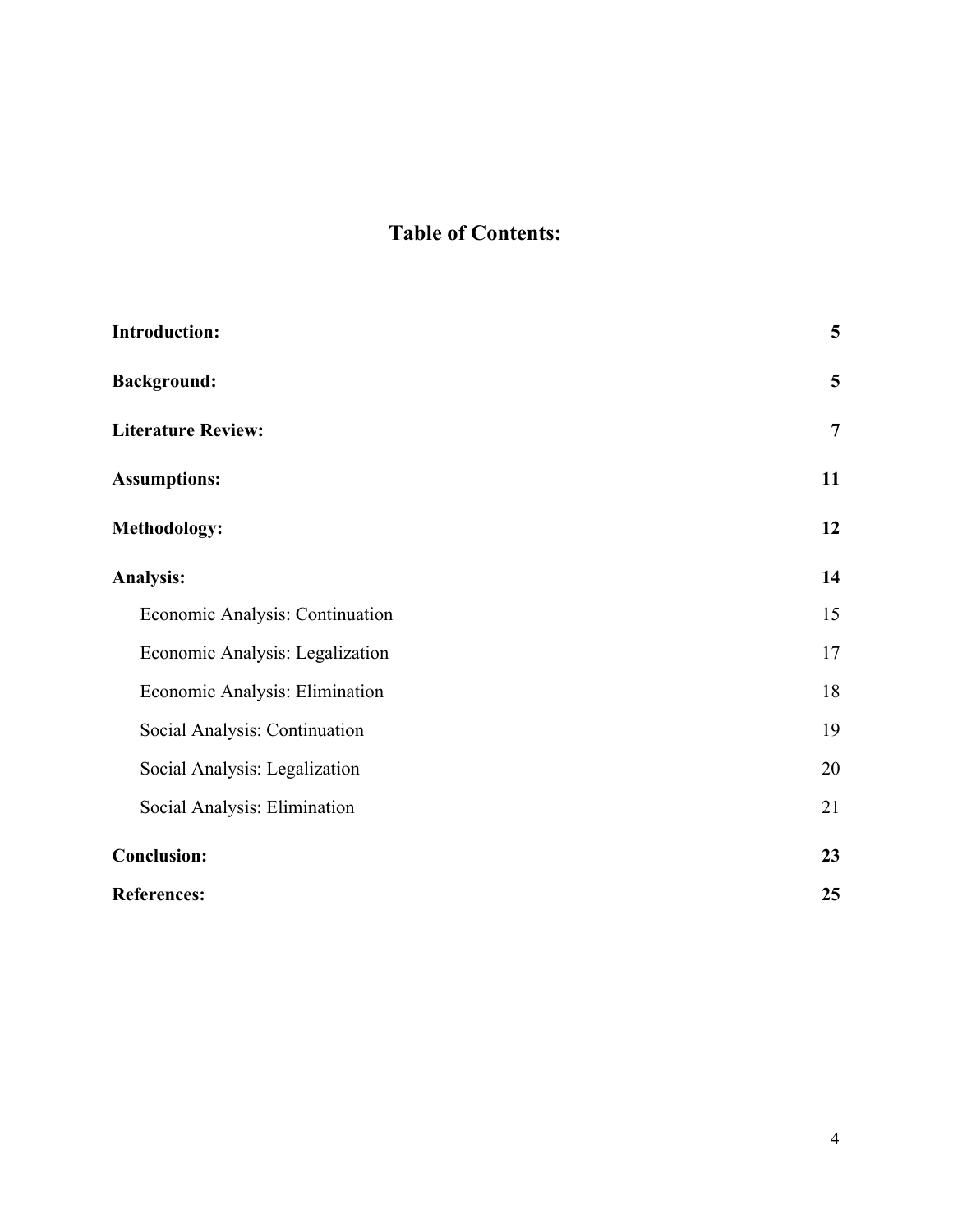#### <span id="page-6-0"></span>**Introduction:**

After a proposed and ultimately tabled bill, decisions on cannabis in Morocco will remain inconclusive. The cannabis industry is one of great importance and profit in Morocco, particularly within the Northern Rif region. However, since the crop's introduction to the country in the 16th century, its role and legality have never been crystal clear. Through pardons, bribery, inhospitable lands, and increasing unemployment, the industry has survived, as have the industry's workers. However, mere survival for the approximate 760,000 Moroccans dependent on this industry is unacceptable (Blickman, 2017). It is my belief that a decision needs to be reached, and putting such a decision off any longer will only worsen the situation. Though the legalization proposed in 2016 did not pass, two of the three main political parties in Morocco are still very much for it, and it seems likely it will continue to be proposed in coming parliaments. Thus, it seems Morocco has three central choices - to legalize, to eliminate, or to allow the cannabis industry to continue as is.

For purposes of this study, I will be using pseudonyms for most of my interviewees with names pulled from the top five most common Moroccan names, both male and female. Also, though Morocco is mostly ranked in reference to their cannabis resin production, or hashish, kif is also produced and distributed. Within this paper, I have chosen to refer to the industry as a whole using the term cannabis. If hashish, resin, or kif are used I am referring to the subcategories. With Moroccan production, there are certain strands of hashish and kif which will be clarified when used.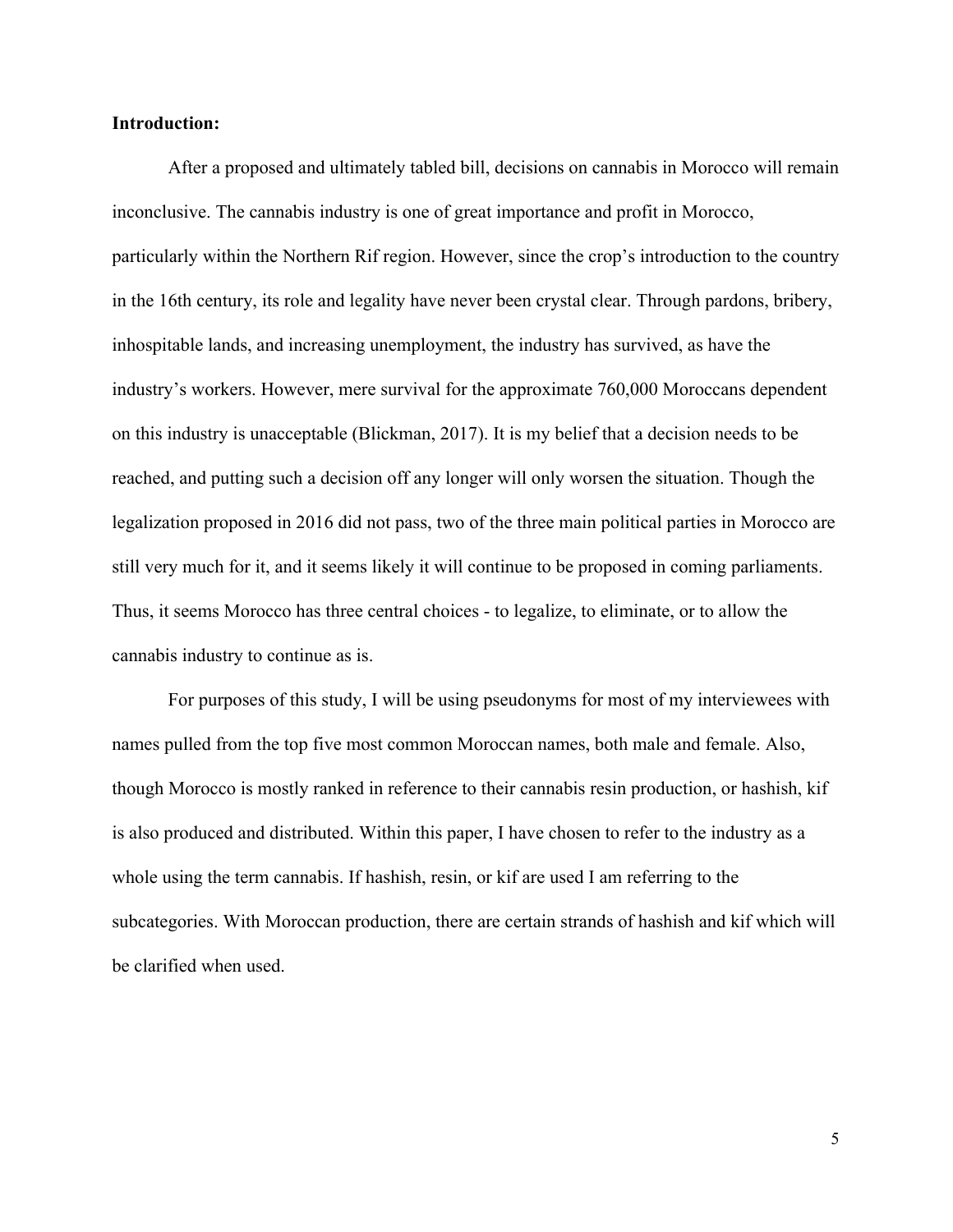#### <span id="page-7-0"></span>**Background:**

The Rif region of Morocco has been financially dependent on the growing and selling of cannabis since the 1400's, as it's one of few crops able to flourish in the region's inhospitable climate. However, the drug has been strictly prohibited in Morocco since independence in 1956. Additionally, under the former King Hassan II, a pardon of sorts was placed on the town of Kitama stating that production is allowed solely within the agricultural stage - what this means for selling and distributing is unclear. It is currently prospected that the cannabis industry contributes 15-20% of Morocco's total GDP, making up about 80% of the country's informal sector. The elaborate underground system that has been set up both within Morocco and between Morocco and Spain (and through the rest of Europe) reaps immense financial benefits for all involved. If legalized, the industry could then be taxable, though these underground connections would then be cut off and the central, potentially sole, buyers of Moroccan hashish would come from pharmaceutical companies, willing to pay much less. However, there also exists a great discrepancy in the sharing of profit - it is believed that the growers receive a mere 20% of initial profits, while those who process and sell receive 80%.

Also relevant is a brief overview of Morocco's current political set up. There are three political parties relevant to the discussion of legalization - these are also the three major parties within parliament: the PJD (the central Islamist party), the Authenticity and Modernity Party (PAM), and the Istiqlal or Independence Party (nationalists). The PJD, or the Justice and Development Party, "is an Islamist conservative democrat party crucially supporting Moroccan monarchy. PJD disavows violence, terrorism and seeks to defend Morocco's Islamic identity through legislative means" (Organizations: Morocco: Justice and Development Party PJD, 2016).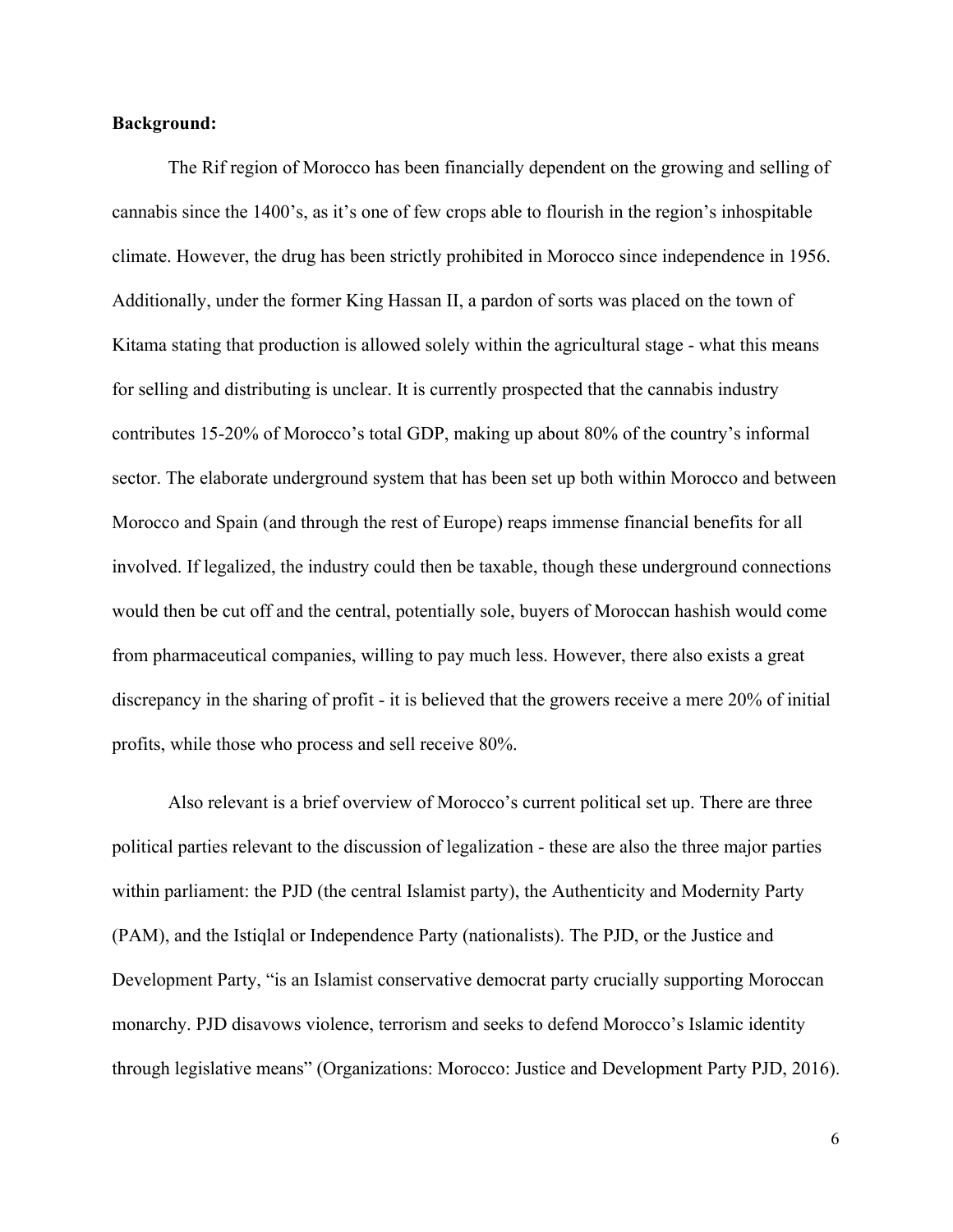As this party is based in Islam, and cannabis is considered haram, it adamantly opposes pushes for legalization. The PAM, or Authenticity and Modernity Party, was founded in 2008 to offer a perspective different from the PJD. Much of their efforts work towards human rights, and are also often discussed as a close ally for the king, a group to pull popularity from the PJD to better disperse power. Lastly, the Istiqlal party has played a dominant role since the initial post independence Moroccan government. It is a conservative monarchist party, and Morocco's oldest political party. In both the 2015 and 2016 elections (for the 2016 and 2017 calendar year), PJD was elected to most seats, followed by the PAM and then the Istiqlal. In 2015, PJD won 174 seats, PAM 132 seats, and Istiqlal 119 seats (Sadiqi, 2015). In 2016, things shifted slightly but had a similar outcome - PJD currently has 125 seats, PAM with 102 seats, and Istiqlal with 46 (El Amraoui, 2016).

#### <span id="page-8-0"></span>**Literature Review:**

In an article posted by Moroccan World News, the "Maroc Cannabis 2016" movement was discussed, and its hopes to legalize the production of cannabis by the end of 2016, thus making it a taxable industry. As stated in Agora Vox, "Two bills were tabled by two opposition political parties: the Istiqlal party and the PAM (Authenticity and Modernity Party) to demand [the legalization of the cultivation of cannabis](http://lavieeco.com/news/actualite-maroc/le-cannabis-rapproche-le-pam-et-listiqlal.html) for "therapeutic and industrial purposes and to solicit the Amnesty for the 48,000 farmers who live in semi-clandestine conditions in the north of the country" (Blickman, 2017). Obviously, the movement did not reach its goal. However, it was an important step in increasing the conversation. Perhaps most important to this conversation, though, is the history of the Rif region - both before, during and after colonization.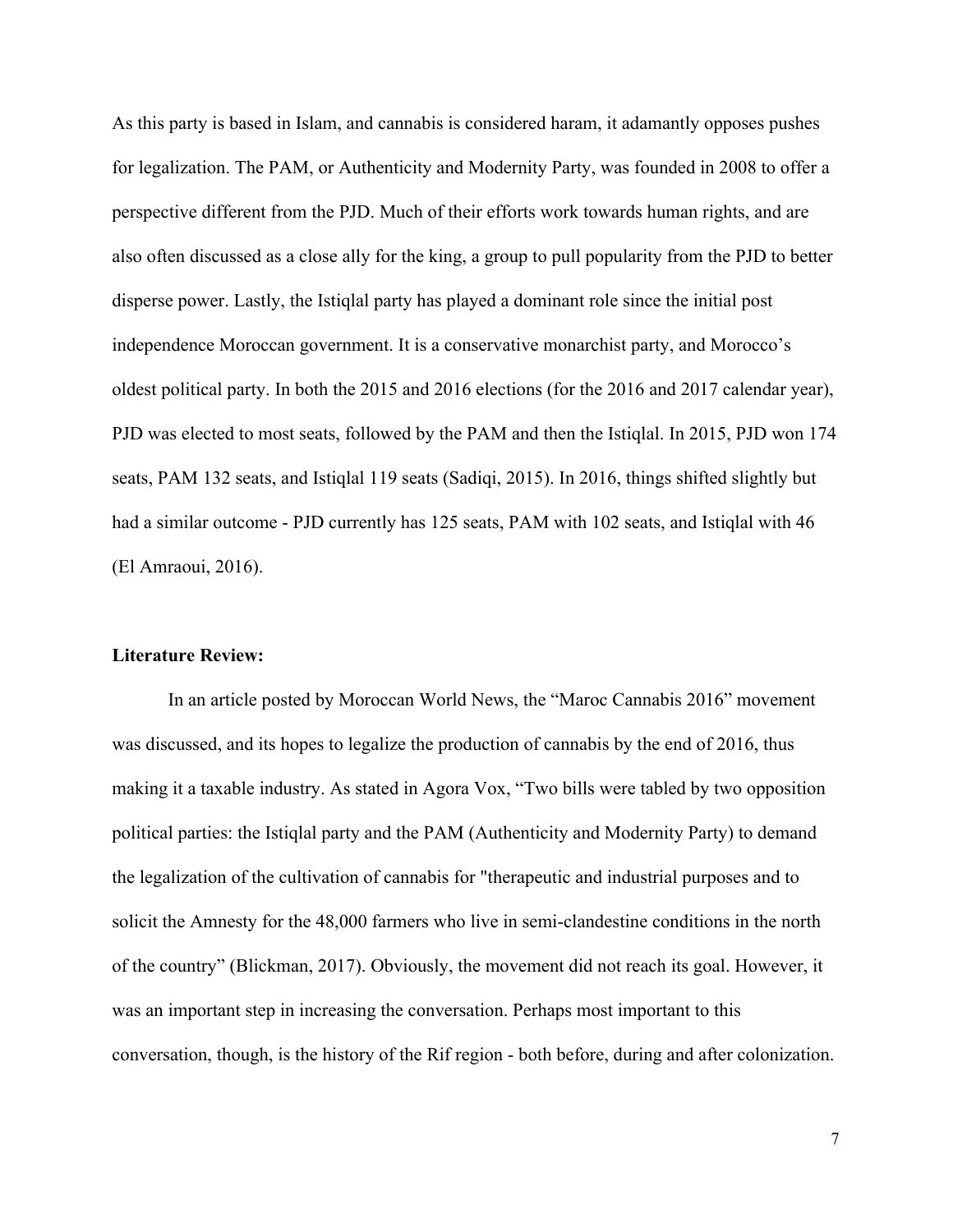The rif region, or, more specifically, everything north of the Sebu River, was given to Spain as a protectorate by Britain and France, while the middle region of Morocco was given to France. Given the wealth of the two countries, and the wealth of the claimed land, great economic disparities were furthered until independence was acquired in 1956. After which began the Years of Lead, a period of gross state misconduct and crime, much of which was committed in the north (Rif, 1998). Given the mountainous terrain of the Rif region, and given Morocco's history with mountainous uprisings, the north was largely disregarded, mistreated, and undervalued as a part of Morocco. Additionally, the "French" part of Morocco contains the nation's main cities and capital, and as such a natural separation occurred through cultural differences introduced during colonization. In conclusion, the north was largely left to defend for itself - and to create what industries it could, given its impoverished situation and difficult landscape. One of the few crops that was able to grow was cannabis. The other industry was smuggling goods to and from Morocco and Spain. Given that both of these industries are illegal, a large portion of northerners also attempt to emigrate, either legally or illegally. If the production of marijuana were legalized, there is potential that northern individuals could socially benefit immensely.

In a statement released by Morocco's Ministry of Health in 2016, in support of the Morocco Cannabis 2016 bill, they stated "cannabis production is undoubtedly an income-generating activity. Legalizing its production and consumption will contribute to the evolution of Moroccan GDP by more than 4.5 points per year, to equal the global superpowers such as the US and Burkina Faso" (Krauska, 2016). The 2015 real GDP growth rates shows Morocco's growth rate at a 4.9, which would put Morocco at a whopping 9.4 growth rate if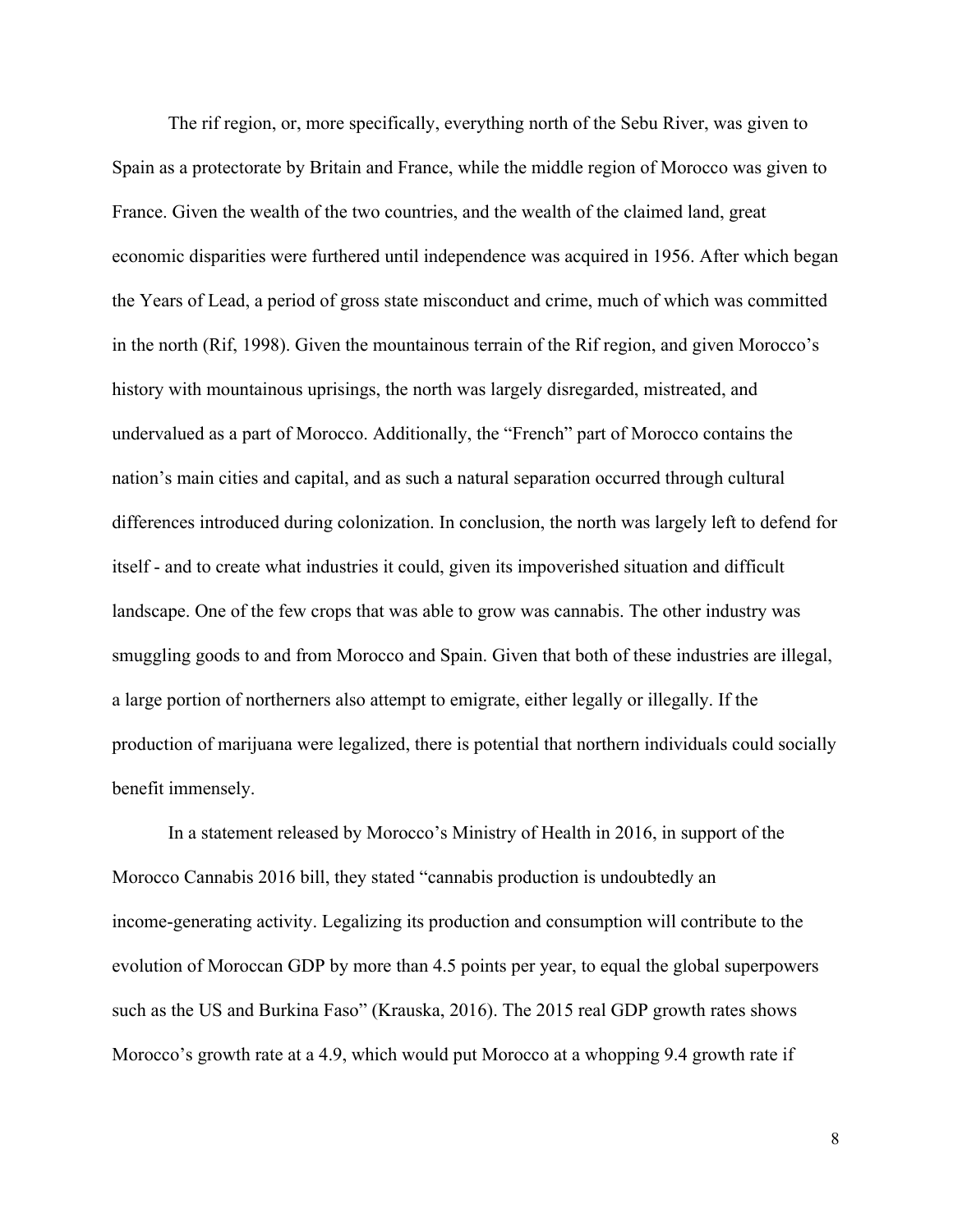marijuana were legalized (which would put Morocco tied for second greatest GDP growth according to 2015 statistics) (The World Bank: Morocco, 2017). However, the official numbers differ greatly from the prospected ones.

As stated by the Bureau of International Narcotics and Law Enforcement Affairs, it is currently prospected that the buying and selling of Moroccan hashish is a \$40 billion dollar industry (U.S., U.S. State Department). Morocco is the top provider of the world's hashish (Cannabis: World Drug Report 2016). As aforementioned, the cannabis industry currently makes up 15-20% of the nation's GDP. Though it cannot be known exactly what the impact of legalization would be, the regulation of the growers, sellers, and buyers would eliminate nearly all of the industry's current actors, forcing the market to start anew through legal connections, mainly dealing with pharmaceutical companies. This would, again prospected, cut the market in half - thus contributing to 7-10% of Morocco's GDP - a significant fall.

Legalization is slowly and surely becoming yet another phenomenon of globalization. As stated in the United Nations Office on Drugs and Crime, "In the past four years, four jurisdictions in the United States and Uruguay have passed laws to allow the production, distribution and sale of cannabis for nonmedical purposes (i.e. for recreational use), which is contrary to the spirit of the international drug control conventions" (Cannabis, 2016). This is in addition to those that have already established legal procedures, or at least decriminalization, for the cannabis industry. Colombia, Canada, Czech Republic, Uruguay, Spain, United States, Portugal, Netherlands, Switzerland and Romania make up the current list of countries with legal, or at least partially legal, marijuana use and distribution. Morocco's case, however, differs greatly from all of these. "Reports from Member States on source countries for cannabis resin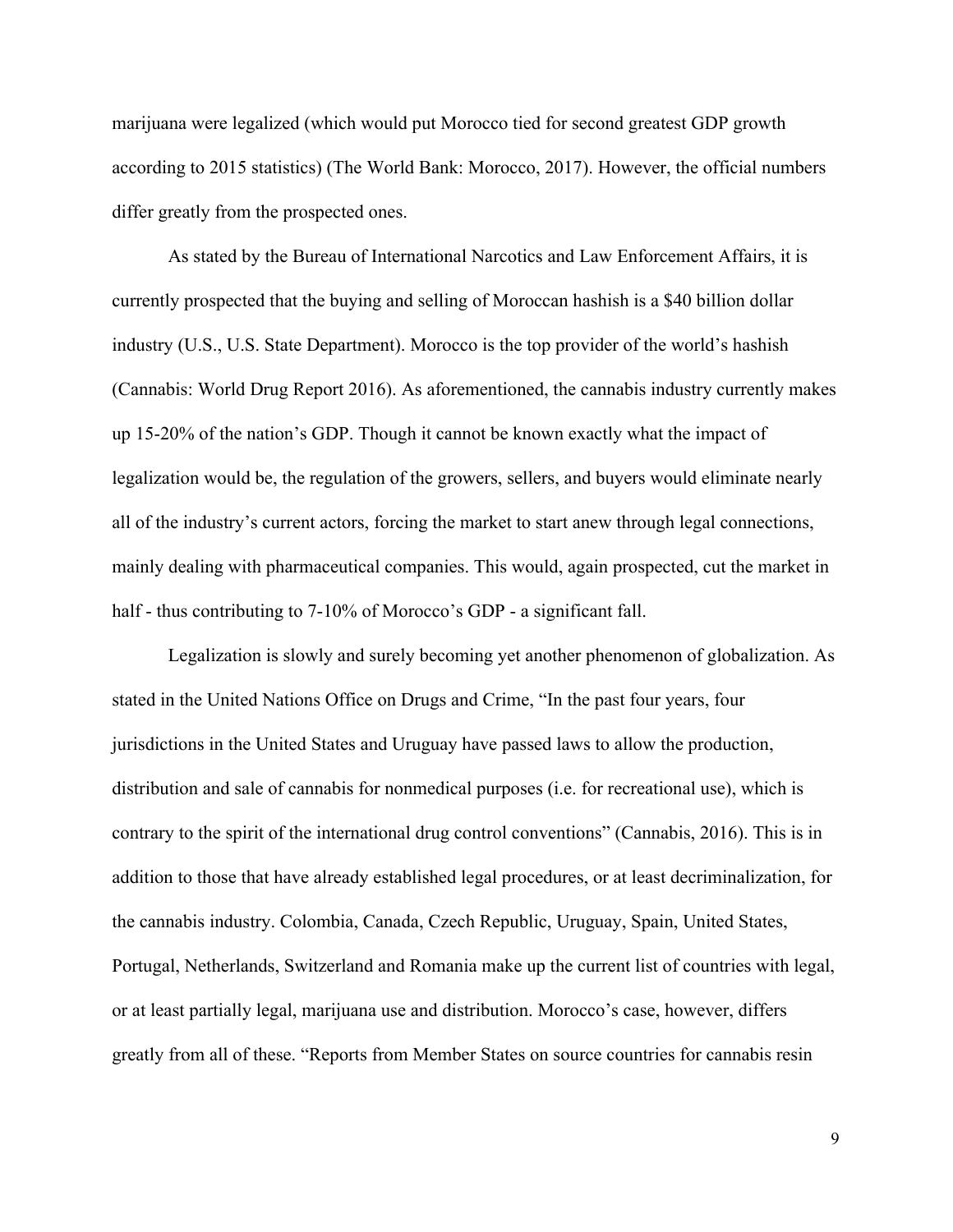during the period 2009-2014 suggest that the world's largest producer of cannabis resin continues to be Morocco" - no other top producer has gone through legalization, and as such that transformation is an unknown process. Uruguay and United States are the two countries closely examined in the 2016 UNODC report, and though the U.S. is a producer with a past, almost all is consumed within the country. In Uruguay, "There was no prior regulation for the use of cannabis for medical purposes (although the possession of cannabis was not a criminal offense), nor was there significant illicit cannabis production". Morocco is different for a multitude of reasons - its lack of local consumption being one of them. "The subregion in which the largest amount of cannabis resin was seized in 2014 was again Western and Central Europe, accounting for 40 per cent of the global seizures of cannabis resin (Spain alone accounted for 26 per cent of the world total); 32 per cent of the world total was accounted for by countries in North Africa (mainly Morocco and Algeria) and 25 per cent was accounted for by countries in the Near and Middle East (mainly Pakistan, followed by the Islamic Republic of Iran and Afghanistan)". Morocco's 30-some percent alone is quite impressive, but Morocco is likely also responsible for much of Europe's 40%, as Morocco is the only large producer with access to / a relationship with Europe - "As in previous years, cannabis resin from Morocco was mainly smuggled to Europe and other countries in North Africa, while cannabis resin produced in Afghanistan continued to be smuggled to neighboring countries, particularly Pakistan and the Islamic Republic of Iran".

Also relevant to the discussion is the unlikelihood of such legalization ever occurring, as another difference between Morocco and other countries working towards legalization is its status as an Islamic State. In Parliament, there are currently two central parties pushing adamantly for legalization, and another pushing adamantly against. For legalization is the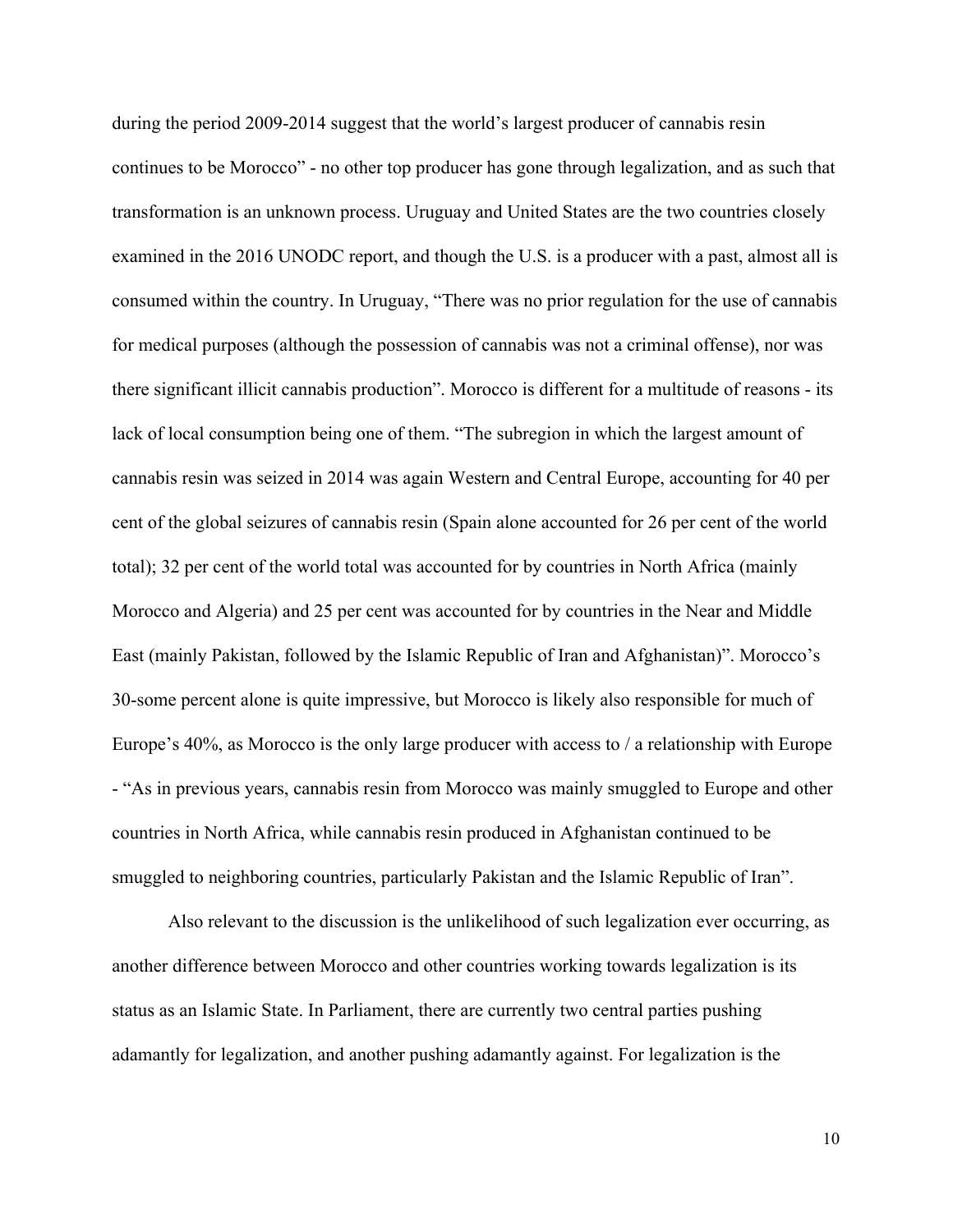Authenticity and Modernity Party and the Istiqlal Party, who voted for a legalization bill proposed in 2016. Against is the Islamic Party, unwilling to even discuss the prospect due to the consumption of drugs being considered haram, or forbidden, under Islam. There is a movement at the moment, which started in 2007, to replace the hashish in the Rif region with alternative crops. The European Union is currently giving Morocco 50 million Euro annually to complete this task. However, the movement has thus far largely failed. The money in growing and selling other crops does not come close to the money in hashish, and it also does not supply all individuals further down the line with alternative work. Growers are the only one included in such a program, and it makes little financial sense for them to commit to it.

Morocco did not pass the bill for legalization, and as such no real decision has been reached on how to proceed. Though also factoring in social impacts, the main purpose of this study is to compare the economic impact of legalization, complete enforcement of current laws, or maintaining the complicated current state of illegal but acknowledged production/distribution. I have yet to come upon a study that fully explores Morocco's options, and emphasizes the importance of reaching and enforcing a decision. Tom Blickman of the Transnational Institute published a study "Cannabis and Morocco" in March of this year, which I will highlight throughout my paper. However, the purpose of the Transnational Institute's study is mainly to explain the industry's historical roots, and the impact that reducing cannabis would have on the region. If interested in further reading, I highly suggest his study for full historical context. The study that follows, however, takes the form of a comparative analysis - analyzing the economic and social impact of legalization, elimination, or continuation - focusing only on impacts on Morocco and its people, not pulling in international reactions as Blickman does.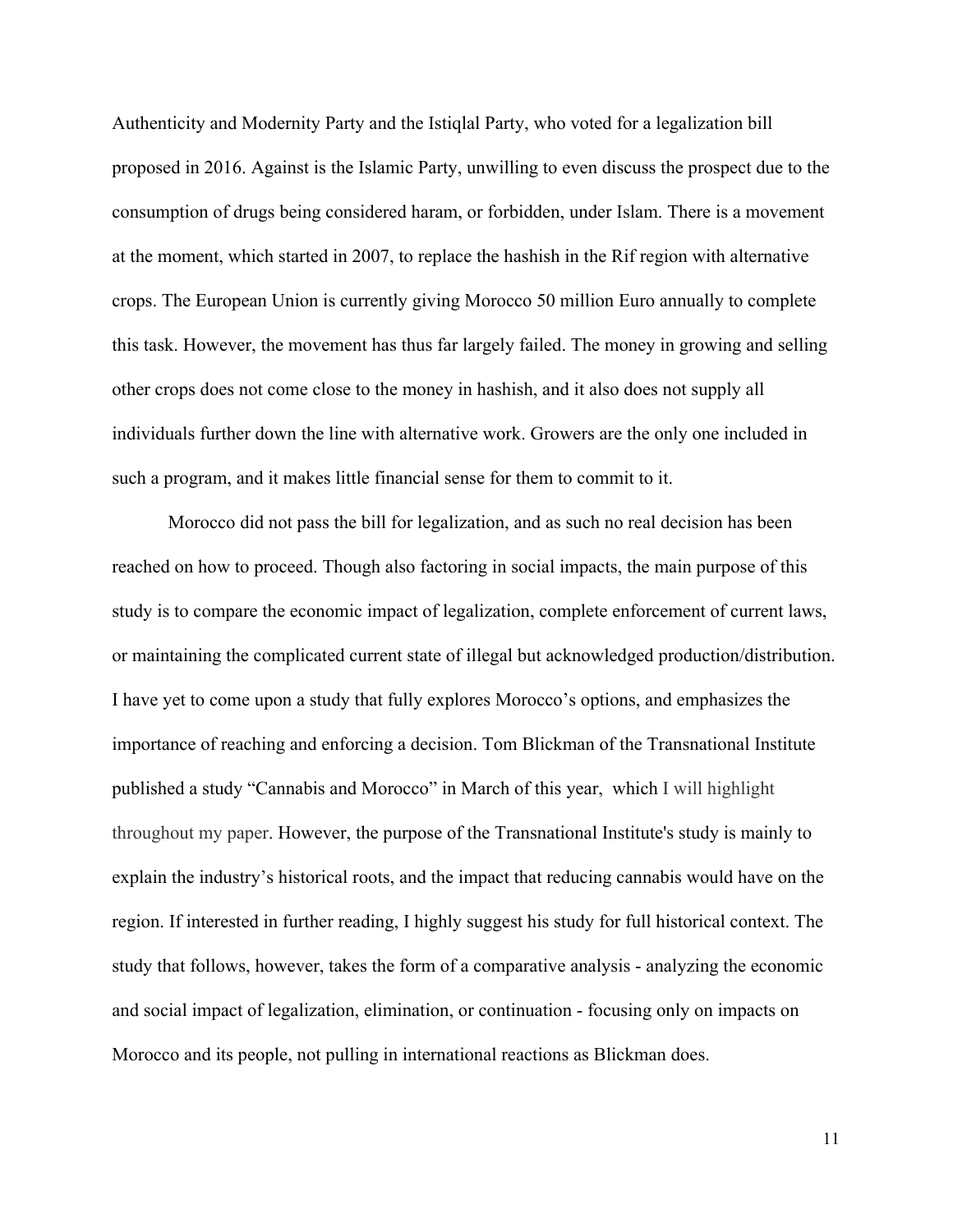#### <span id="page-13-0"></span>**Assumptions:**

Before starting this study, I assumed legalization was the clear solution to Morocco's cannabis industry. I also assumed all growers, given the in discrepancies in wages, would also be for legalization. Sellers, due to their potential removal from the industry, would likely be against legalization and I anticipated the Rif region on the whole would be for legalization. However, I soon realized how wrong I was. The situation is far from simple, and as a foreigner coming in I felt I saw a clear solution. Morocco's position as a top-producing, Islamic state is one that cannot be oversimplified, and I did my best to avoid any generalizations in this study. However, that being said, given my limits on time and resources I was only able to interview a select number of individuals and the conclusions I draw are based off of these conversations and readings and in no means reflect beliefs of all Moroccans or all those involved in the industry - I merely hope to highlight a few perspectives and explain the potential paths as I have grown to understand them.

#### **Methodology:**

For this study, I lived in the old medina of Chefchaouen for two and half weeks as it's commonly referred to as the hub of Morocco's cannabis industry. I planned on interviewing two growers and two sellers during my time there - a goal that both my advisor and I found reasonable. I spent my first week getting to know the city and a few of its people, openly discussing my research with those who asked. When I told my friend Imane of my interview goals, she offered to call her friends working in the mountains. However, they did not feel safe talking with me even anonymously over the phone out of fear of being reported. Imane explained to me that recently quite a few sellers had been arrested after being interviewed by a reporter, and nobody was willing to risk exposure. I pursued other growers and sellers through another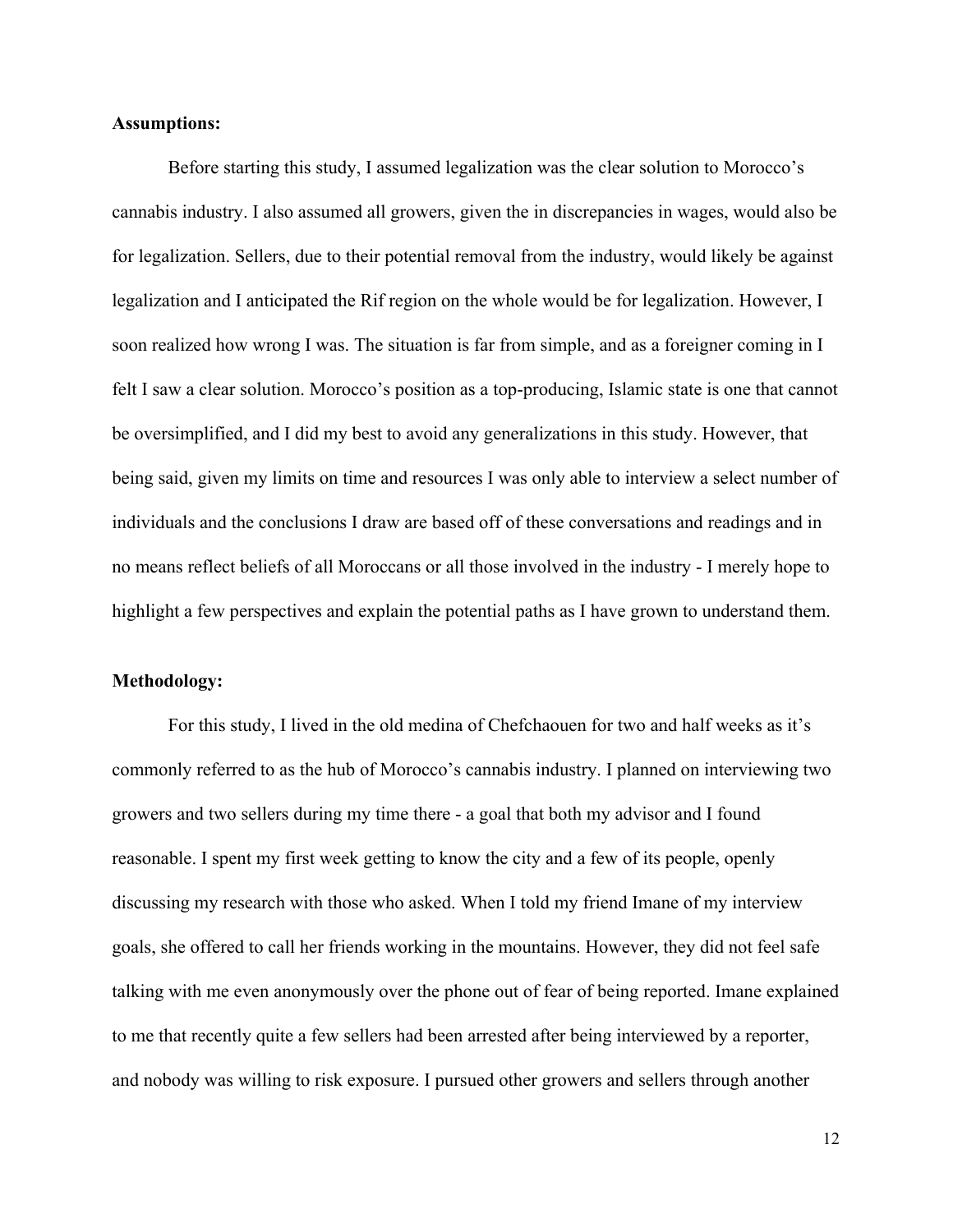friend with the same result. At this point, I had only a week left in Chefchaouen. I soon realized, however, most of the industry's workings were fairly common knowledge - my interviewee Hamza said about 70% of the people he knows in the region work in the industry, and all others agreed it was definitely the majority of their friends and family. I decided, rather than waste more time, to interview those I had met during my time in Chefchaouen. I was very aware of my being a foreigner asking sensitive questions in an ultimately very vulnerable population, and in the end felt grateful I was able to interview anyone at all, that my friends and acquaintances trusted me enough to openly discuss the situation, as well as their disgruntlement with the government's behavior and approaches.

After my time in Chefchaouen, I hoped to interview members of the relevant political parties - centrally the Party of Authenticity and Modernity (PAM) and the Istiqlal Party. Though many were dubious, I initially had great luck. Through a connection a Center for Cross-Cultural Learning, I obtained the number of an Istiqlal Party member. After a bit of phone tag, he called and asked me to come to the Istiqlal headquarters. I went immediately, and was graciously welcomed. As I sat down and asked if it was okay I take notes, he clarified that this was not an interview - merely a meeting to put me in touch with others. He then called a higher-up Istiqlal Party member and two PAM members, asking if they were willing to meet with me. They all agreed. After receiving their information, I thanked Omar and left. I asked that he send me the official bill that had been tabled last year, and he agreed. He also said I should call him Monday to set up the Istiqlal interview. Monday came and I called, but he did not answer. I then called the PAM representative, who offered to meet with me that evening. After quite a bit of confusion, and several taxi rides later, we met at a coffee shop near the PAM headquarters and I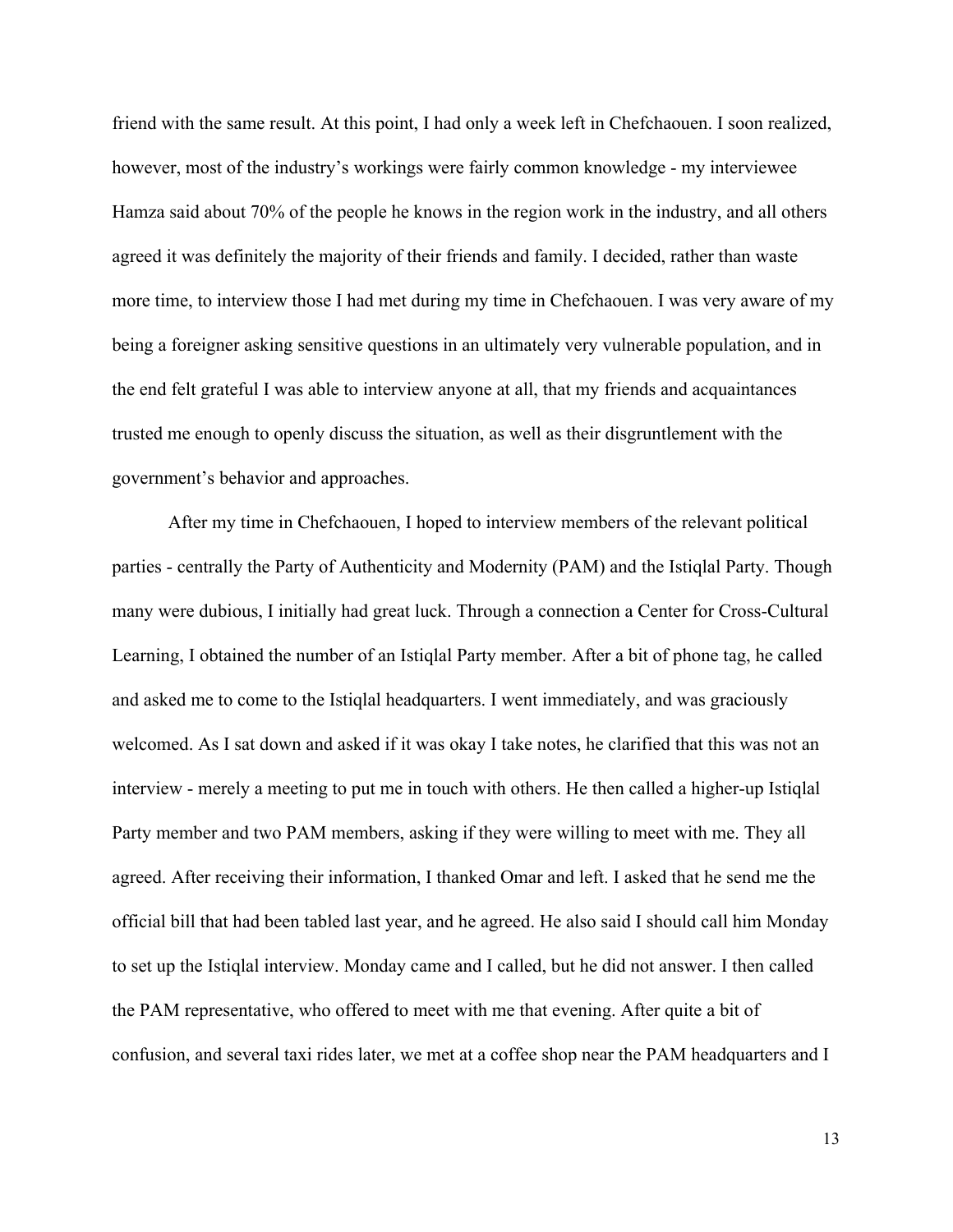again found myself in not an interview, but a meeting. Al Haiba, the PAM representative, asked that I come into headquarters the following morning to receive an official presentation of the situation in the Rif and be given all relevant documents, including the bill. I called repeatedly the next day, all to no avail. That evening I received an apology from Al Haiba, though no word of rescheduling. I asked if perhaps the following day might work, and when that didn't earn a response, asked if I could just be sent said documents. He agreed. I also reached out to Omar from the Istiqlal Party again, and eventually made the same request. I was never sent any documents, though was given permission to use our brief conversations in my final paper.

I'm still not exactly sure what to make of these interactions. Perhaps they, too, felt unsafe discussing such sensitive matters with an outsider - but why then with the front? Perhaps they thought initially I was a reporter rather than a student, and upon realizing my lack of importance decided against wasting the energy and time. My inability to get a copy of the bill, though, I don't understand. It seems to me that such a document would be public property, and yet I have been unable to locate it. It also seems to me that with so many Moroccans being so affected by such legislation, more communication and transparency would exist. Regardless, I was ultimately immensely disappointed in my inability to conduct a full interview, official or unofficial, with a representative from either party.

The following are those I interviewed through the ISP period, the first four using pseudonyms: Youssef: Male, 32, born and raised in Chefchaouen region, runs shop, Hamza: Male, 24, born and raised in Chefchaouen, runs hostel Salma: Female, 21, born and raised in Chefchaouen region, student, sister of cannabis farmers Imane: Female, 22, born and raised in Chefchaouen, runs hostel Al Haiba: Male, member of the Party of Authenticity and Modernity Omar: Male, member of the Istiqlal Party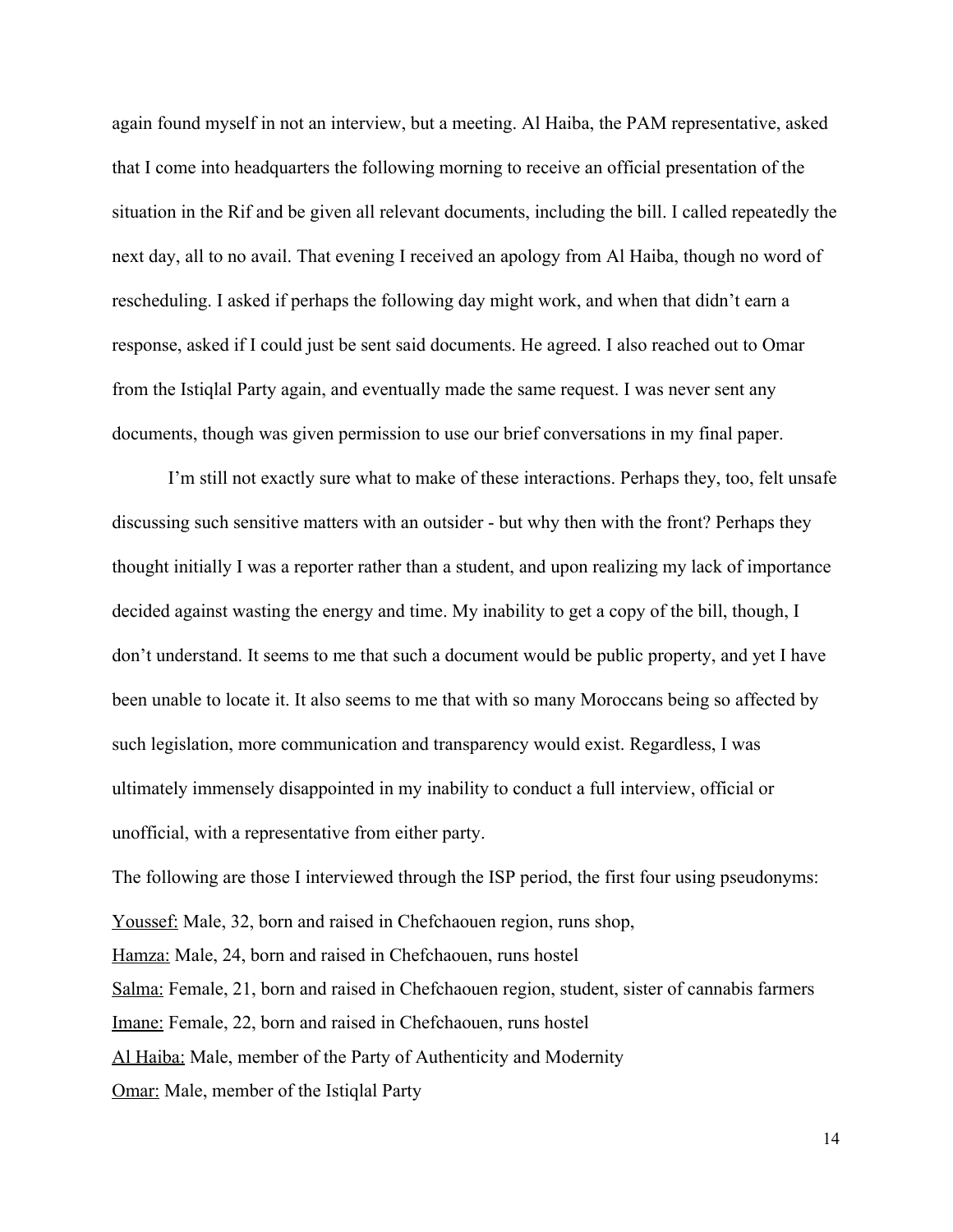#### <span id="page-16-0"></span>**Analysis:**

I will separate my findings into two central categories; economic and social impacts, and within those focus on the three central options for the cannabis industry; continuation, legalization, and elimination. As aforementioned, my findings are based on interviews and research and by no means cover all factors or results - merely my findings during my month long study.

#### <span id="page-16-1"></span>*Economic Analysis: Continuation*

Morocco's economy has seen steady growth over the last fifty years, and was recently ranked the most competitive North African economy (Africa Competitiveness Report, 2017*)*. Its labor force, last measured in 2016, is made up of 12.23 million individuals split up over three main categories - agriculture, industry, and services. As stated in the CIA World Factbook, agriculture consists of farming, fishing, and forestry. Industry consists mining, manufacturing, energy production, and construction. Services include government activities, communications, transportation, finance, and all other economic activities that do not produce material goods. By this definition, the cannabis industry contributes both to agriculture and industry, though its numbers normally contribute to Morocco's informal economy, industries outside of state control. The informal economy is difficult to study, as its positions are rarely taxed or recorded, but Morocco's is currently estimated around 50 billion dollars, and currently contributes to 43% of Morocco's official GDP (Mama & Othmane, 2016). Morocco's cannabis industry is estimated to make up the vast majority of the informal economy, and contributes between 30 and 40 billion dollars, meaning it alone makes up nearly 30% of the official GDP. The U.S. state department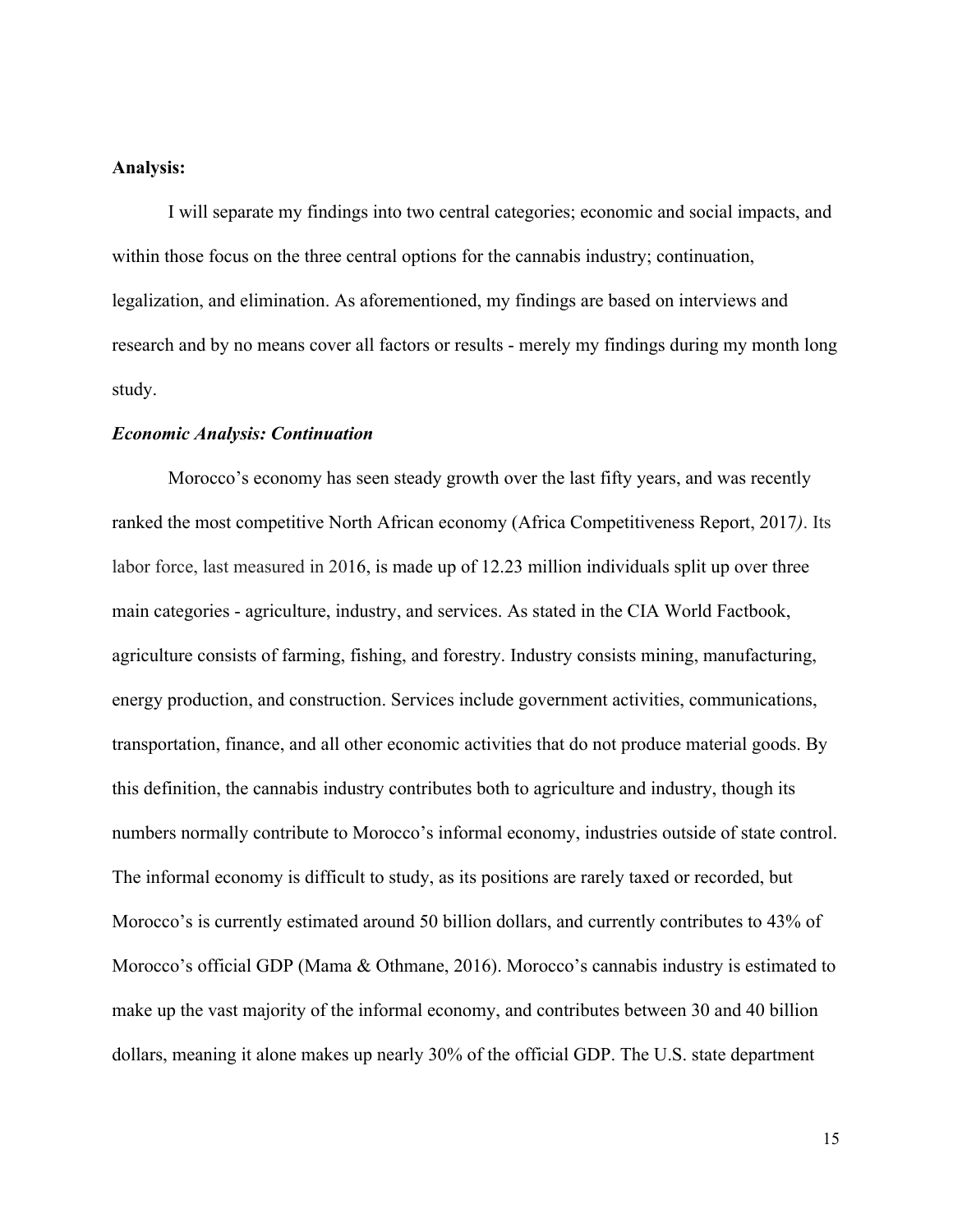states the industry is "potentially equivalent to as much as 23 percent of Morocco's \$100 billion GDP once processed into hashish", but regardless of the exact number, it is clearly a massive contributor.

This leads us to the first option - continuation. Provided the environmental factors remain constant, the industry would continue its impressive contribution under the guise of informal economy. On a smaller scale, however, the cannabis market is suffering. The industry, after its initial boom, has flooded with both growers and sellers causing the market value to plummet. With the supply increasing and the demand remaining constant, price fell and fell fast. In an interview with Salma, a 21-year-old student in Chefchaouen with two brothers currently working as growers, she described the current efforts to get out of the industry - the money in it is far from what it used to be, and the risk feels ever increasing. The kif and hashish now sold in the region is so cheap and available, it has lost nearly all value. Salma stated, based on her and her brothers' knowledge of the industry, that a gram of Moroccan kif used to go for around 15 dirhams, and its current street price is a mere 2.5 dirhams. The Pakistan and Marijuana strains, newer to the region and more valuable, have fallen from 20 to 6 or 7 dirhams. This is an 84% and 68% decrease in value, respectively. Another interviewee, Youssef, 32, born and raised in the Rif region with majority of his friends and family working in the industry, gave similar prices for a then and now comparison. He also estimated that the height of the industry took place in the 1970's and 80's, confirmed by several authors, meaning that aforementioned fall in prices took place over the course of approximately 40 years. Assuming the regression was linear, that leaves us with a 2.1% and 1.7% annual loss in value. However, this decrease is not seen on the national scale, as the number of cannabis workers has curiously continued to increase, meaning the net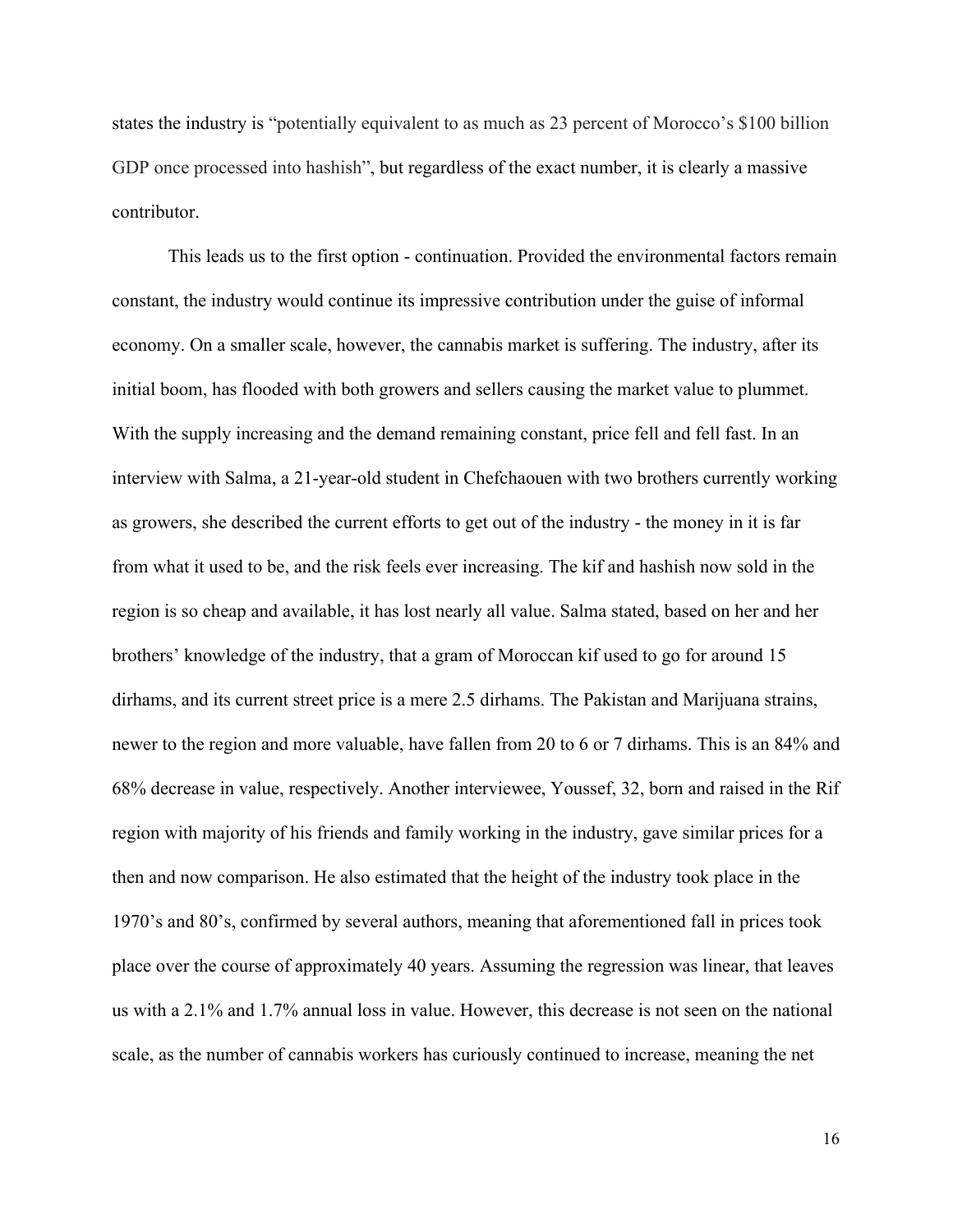total continues to rise. However, if Salma's prediction is correct, and there's soon to be a general shift from the less and less lucrative yet increasingly risky business of cannabis, there is a chance this supply and demand will shift and higher prices will return. However, these small scale prices only make up for about 10% of the cannabis produced, for 90% of the product is exported to surrounding nations, centrally Spain from which it continues on through much of Europe (in 2003, it was estimated that 70% of Europe's hashish came from Morocco - a number that's safely assumed to have increased since as Morocco is now ranked the world's #1 supplier of cannabis) (Cannabis: World Drug Report, 2016). These transactions differ as they are international and wholesale, and knowledge on prices is largely unavailable. It is known, however, that about 180,000 tons of cannabis cross Spain's border every year, and the received payment makes up the vast majority of this 40 billion dollar industry.

So, the current industry is profitable for the nation, and will likely continue to be profitable. The European Union opposes Morocco's recent legalization legislation, potentially because of their reliance on these extensive underground connections. Additionally, to further complicate the matter, Morocco has been received mass sums of money (estimated at 50 million annually) for an alternate crop project, an effort to get cannabis farmers to switch to other crops. This has evidently included updating irrigation systems, fertilizer, education, yet out of all of my interactions while in Chefchaouen, not a single individual had even heard of such a movement, let alone know anyone who had participated. Movements like this have been going on since the 1990's without any noticeable decline in cannabis production. In an evaluation of the EU's development and poverty reduction programmes, one representative remarked that "The only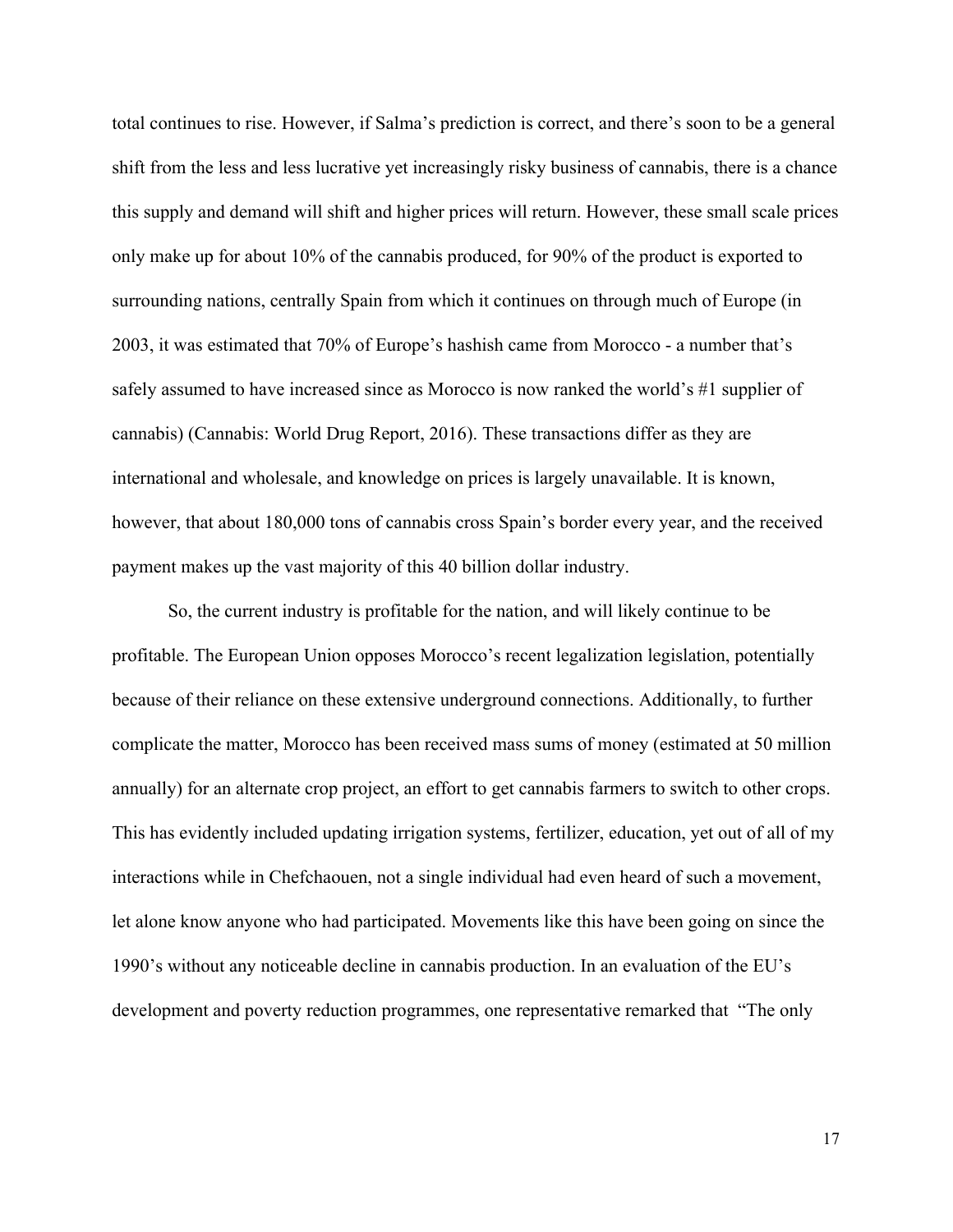way to eradicate cannabis, is to convince the Europeans to smoke carrots". While there's demand, there will be supply (Blickman, 2017).

#### *Economic Analysis: Legalization<sup>1</sup>*

The projected numbers for legalization are impressive - but it's hard to know how accurately the current Cannabis Industry contributions are being measured. A representative of the Ministry of Health stated "legalizing its production and consumption will contribute to the Moroccan GDP by more than 4.5 percentage points per year" (Krauska, 2016). However, it's unclear if that statistic is comparing no cannabis industry to a legalized one, or the current industry to a legalized one. The regulation and taxation would undoubtedly benefit Morocco's economy and people, but perhaps the greatest benefit would be the surfacing of the industry. In my opinion, I feel much of the push for legalization comes from the Moroccan government yearning for validity. 20-30% of the GDP stemming from an illegal market is not a statistic often bragged about, and the desire to achieve international credibility and respect has heavily influenced the majority of King Mohammed VI's reign. From my perspective, the legalization and regulation of such a major industry - despite the net GDP loss - could potentially bring in new international partnerships, thus expanding Morocco's numerous, various industries.

#### <span id="page-19-0"></span>*Economic Analysis: Elimination*

A complete elimination of the cannabis industry would leave Morocco's economy and people in a rather dire situation. With 760,000 Moroccans dependent on the income cannabis provides, a replacement of the industry is necessary to prevent a soaring unemployment rates. The GDP would fall from 100.59 to 70.42 billion, a number we haven't seen in the past decade.

<sup>1</sup> Exact projections were, unfortunately, unobtainable due to difficulties in interactions with aforementioned political parties.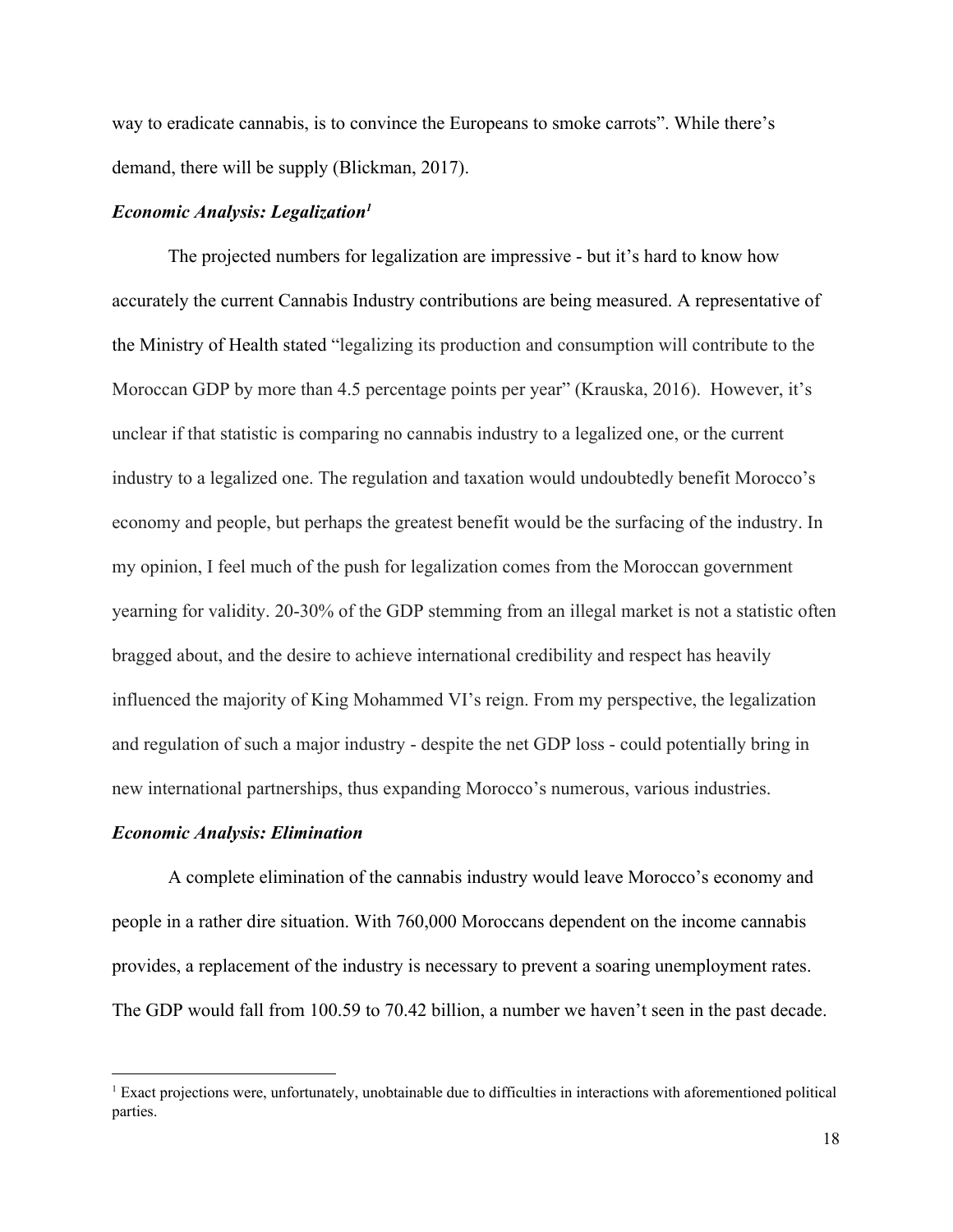The introduction of a new industry, however, could make up much of the loss as well as provide financial stability for the 48,000 growers currently receiving margins of what they deserve. What this new industry would provide, however, I am not in a position to say. The land in the Rif region is and always has been incapable of producing crops other than cannabis, and proposed solutions such as the European Union's alternate cultivation project will provide neither jobs nor significant GDP contribution. Both Morocco's government and its growers will not turn away from the cannabis industry until another more profitable alternative is thought of.

The need for this new industry was emphasized by all those I interviewed in Chefchaouen. They demanded factories and jobs, and if not that then at least some sort of welfare system to ensure those that have long suffered in the north do not again grow neglected. However, the issue is cyclical as the government does not (and assumedly cannot) currently provide welfare, so how could they after losing an industry as central as cannabis? To this question, I have no solution - though the situation demands one.

#### <span id="page-20-0"></span>*Social Analysis: Continuation*

The inability to continue as is was unanimous from all of my interviews. The conditions of those working in the industry - primarily the growers - are inhumane and in need of immediate attention. As stated in the study's opening quote, "people who have worked years and years and years [in the industry] and then the cops came and they had to give everything they had to avoid prison — cops here if they find just small pieces in bag or pocket then you will go to prison". Bribery, blackmail, and threats from officials in the Rif region are plaguing growers and this "gray area" of acceptability is not working. In the interview with Youssef, he emphasized this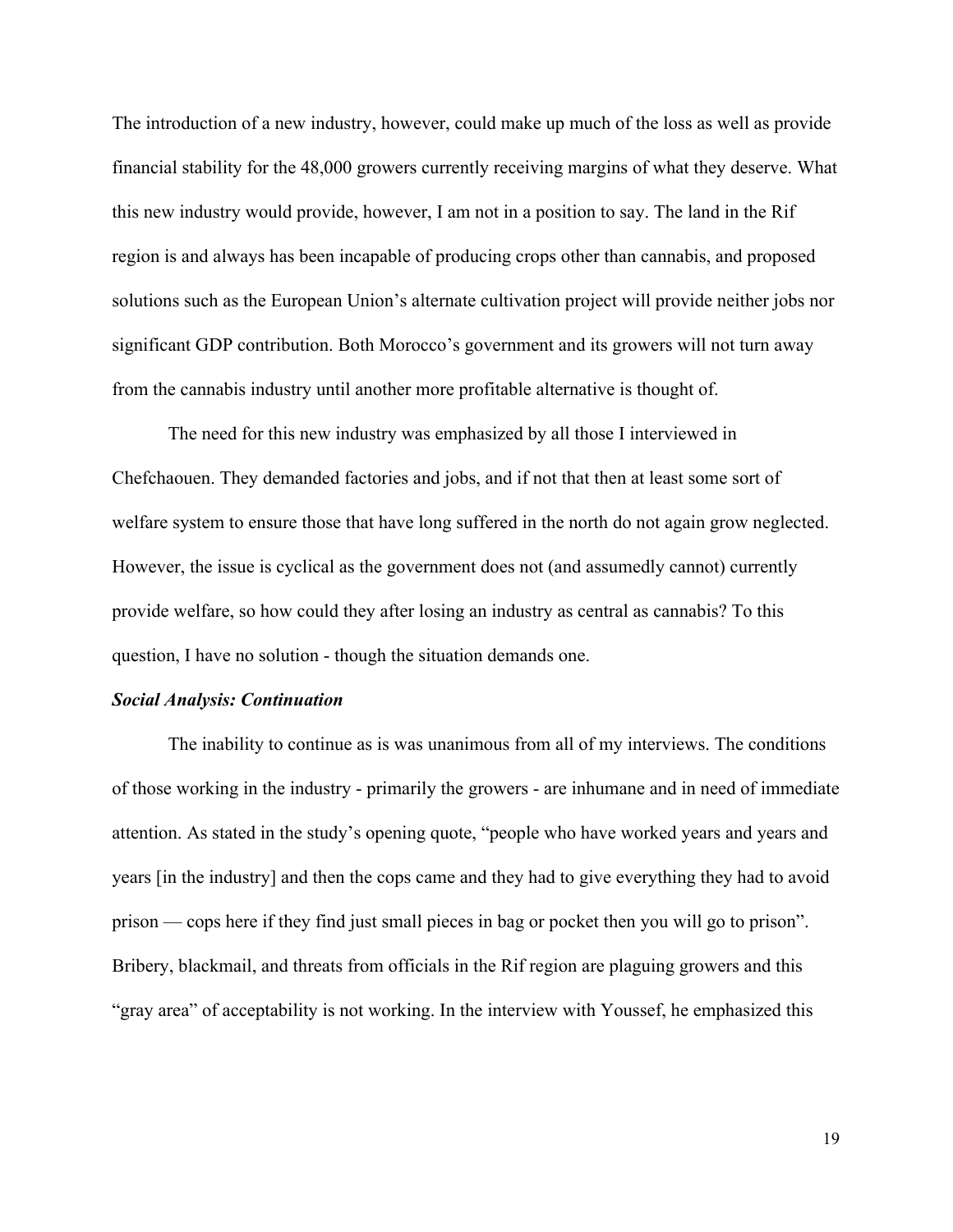going on to say the current predicament is quickly headed towards open aggression and potential violence between the inhabitants of the Rif region and all government officials.

Furthermore, growers receive next to nothing for the product, all of the profit coming and remaining later down the line - it's projected the growers receive approximately 20% of profit, though in reality it seems to be much less, receiving an estimated 1 dirham per gram. One of my interviewees, Hamza, explained this as due to the greater risk sellers face with their international interactions. However, it is in fact those interactions that provide both security and wealth, leaving the growers to defend for themselves against the random crackdowns, which have repeatedly left growers and their families with nothing.

#### <span id="page-21-0"></span>*Social Analysis: Legalization*

Socially, legalization seems to be the easy answer. Though profits would be lost, the market would be regulated and growers would at last receive their fair share. The threat of exposure and arrest would no longer loom over those 48,000 individuals, and those currently incarcerated would be free. It would cleanse the industry of its human rights violations, and allow it continue and prosper as the global phenomenon of legalization continues. Though it would cause an economic hit, the social benefits cannot be ignored. It would, however, cut all individuals from the industry apart from the farmers. Sellers and the elaborate underground connections that have been formed over centuries would be lost, and the north's already alarming unemployment would increase.

Both the Party of Authenticity and Modernity and the Istiqlal Party seem to believe the social good will outweigh the economic bad - though as aforementioned, it's unclear just how much either has analyzed the exact economic impact. In an interview with P.A.M. member Al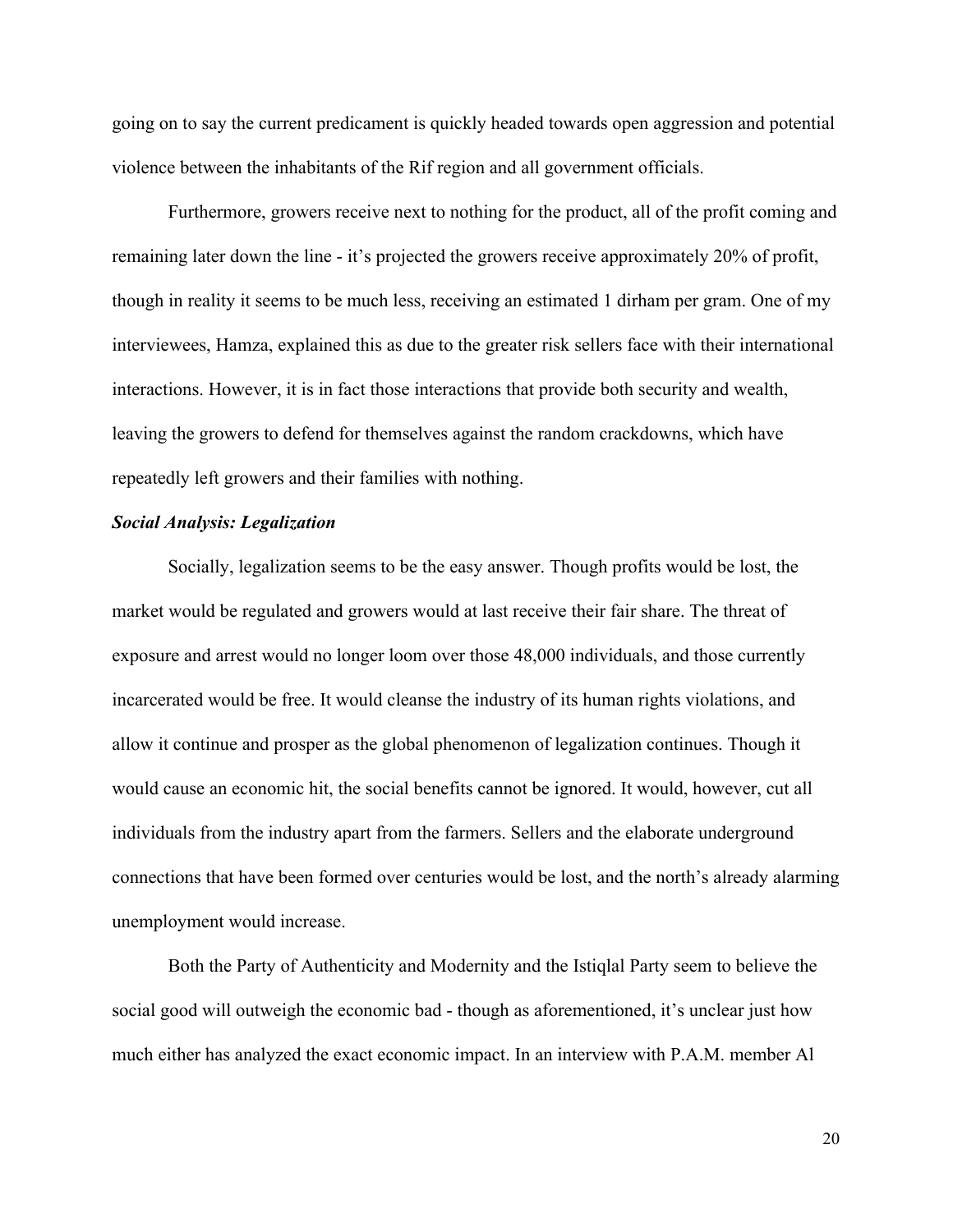Haiba, he stated that PAM is talking about "issues about hashish, and [PAM's] envisioning economic and humanity. [At the moment, there is] inhumane practicing, growing, selling and purchasing internationally", then going on to state that the two local parties involved, growers and sellers, are not in the same situation, and it's up to the government to provide assistance to those in the lesser position. By legalizing, the market and all its secrets is suddenly surfaced, again allowing full regulation and taxation. The system hasn't been working without government interference, and things aren't likely to change.

#### <span id="page-22-0"></span>*Social Analysis: Elimination*

Much to my surprise, the vast majority of those interviewed in Chefchaouen called for a total elimination and replacement of the industry. In all of their minds, and in all reality, legalization seems incomprehensible for Morocco. Those working in the industry are not seeing the expected profit, and it's no longer worth the risk. Back in the 70's and 80's, individuals were getting rich. But, as any economic boom, the market flooded and the financial gain is now negligible. Legally, Morocco has already eliminated the industry - but they continue to turn a blind eye as long as the contribution to their GDP remains and those in the region are compliant. The industry will not survive, and most do not feel it's worth saving. Jobs are what are and always have been sought after - a chance to succeed. Salma, when asked what she would do if she were in charge of the future of the cannabis industry, stated that

I will search and do anything to make every person switch from hashish to a different industry, end hashish altogether. Most people now are suffering from it - getting tired from working in it and are losing money from cops and the people, losing energy. Change would be welcome. Families are just trying to support themselves. The families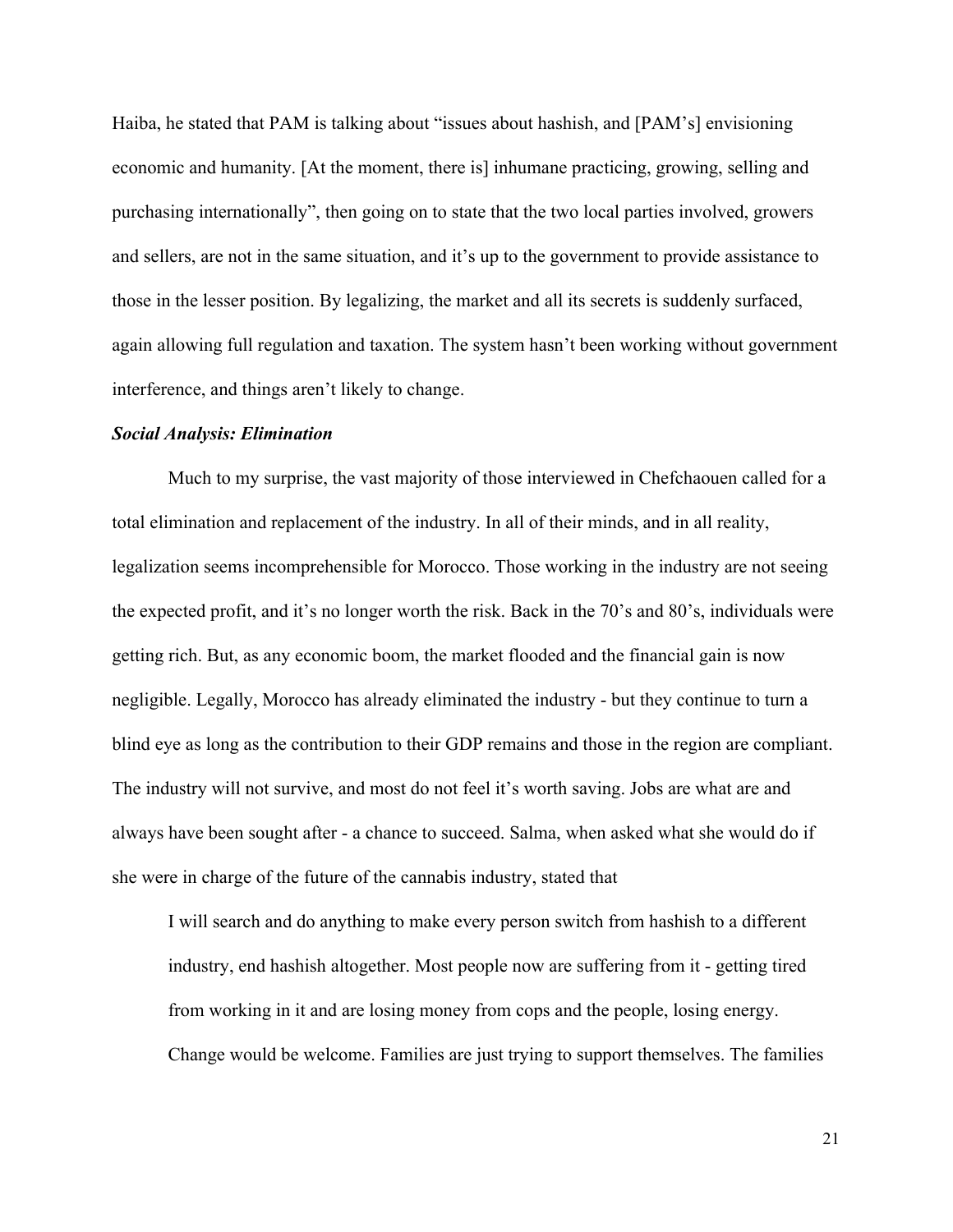in the region all work - the small ones, the old ones, the big ones - from February to May to sell it in June and then they still don't get enough money to support themselves.

The cannabis industry perhaps once worked, but it isn't now and from my experience the entire region is exhausted of this never ending game of flag. Elimination is what the people want, but it seems unlikely and unreasonable to expect that Morocco could replace an entire industry.

#### <span id="page-23-0"></span>**Conclusion:**

Morocco's cannabis industry has been a significant part of the country's economy and social makeup for centuries, but can no longer continue in the informal, underground manner it historically has. The people of the Rif region are growing understandably restless, and the inequalities within the industry will not persist without resistance, without the government implementing change. I walk away from this study without a clear solution - whether elimination or legalization, I do not know. Continuation, however, is not an answer. As parliament disputes, those 48,000 growers are living impoverished and threatened. The discrepancy in the desire for legalization between the people and the government surprised me - it seems the Party of Authenticity and Modernity and the Istiqlal Party rather save what they can of the current industry, rather than shut it down. But either way, jobs in the north are needed in a very real way - jobs that are not being supplied. Legalization would be great - supply a safe, steady income for many Moroccans. However, it would also remove all those further down the assembly line - all sellers and processors will be out of work - elimination, obviously, would put all out of work. This may appear to present continuation as the most sensible path regarding employment, but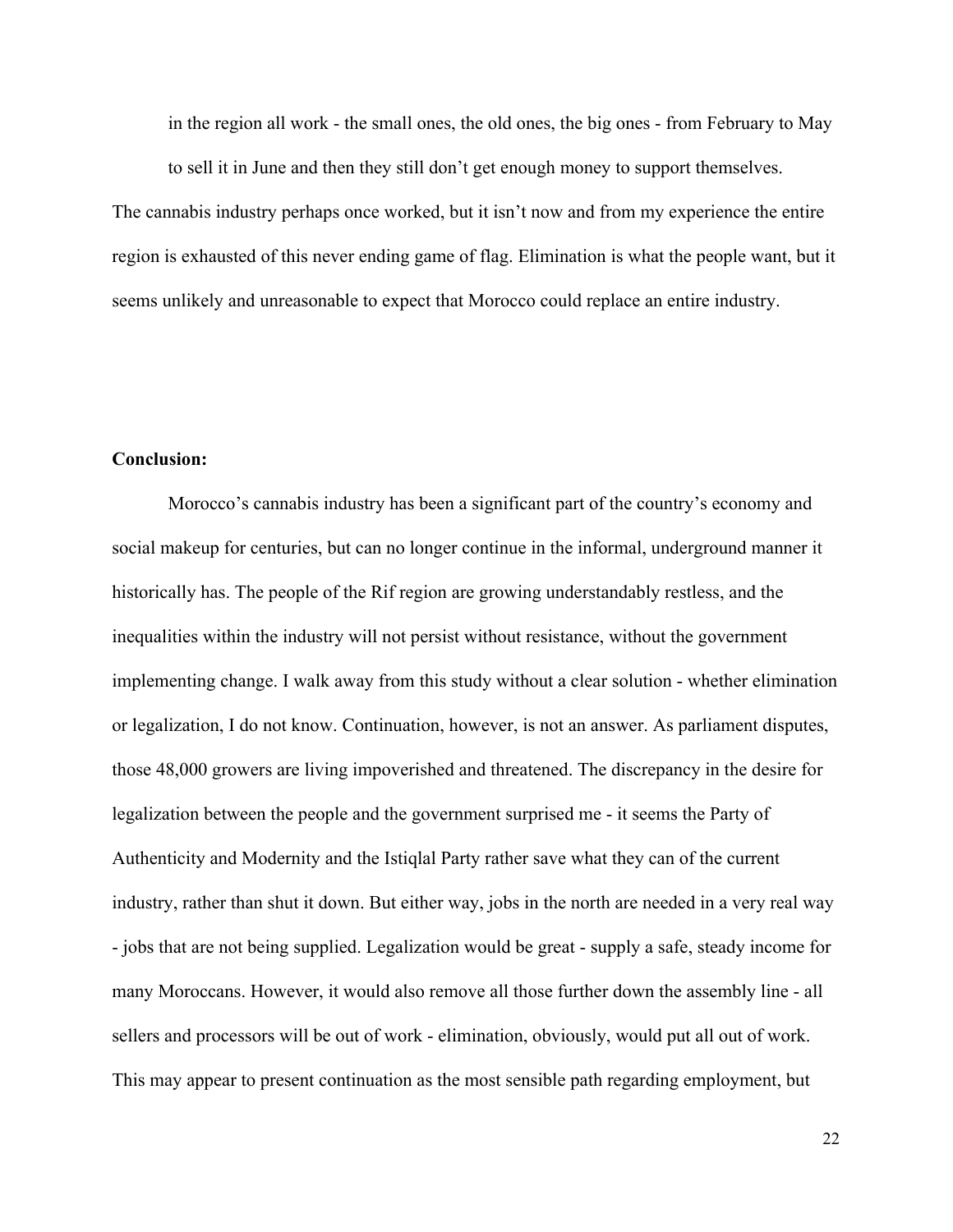now too jobs are needed and not available. Whatever Morocco's ultimate decision may be, employment opportunities must come out of it. From all of the young Moroccans I interviewed in the Chefchaouen region, all lamented about their lack of opportunities, that they should be deciding between real career options, not between unemployment and illegal employment. Salma, at the end of her interview, sighed and said "I want to leave Morocco. All people dream of leaving, because a successful life is not an option here". Those in the Rif region do not need to emigrate - and they should not have to choose between that and working in illegal industries. Whatever Morocco's decision in the end, jobs are a required result both for the economy and people of the Rif region.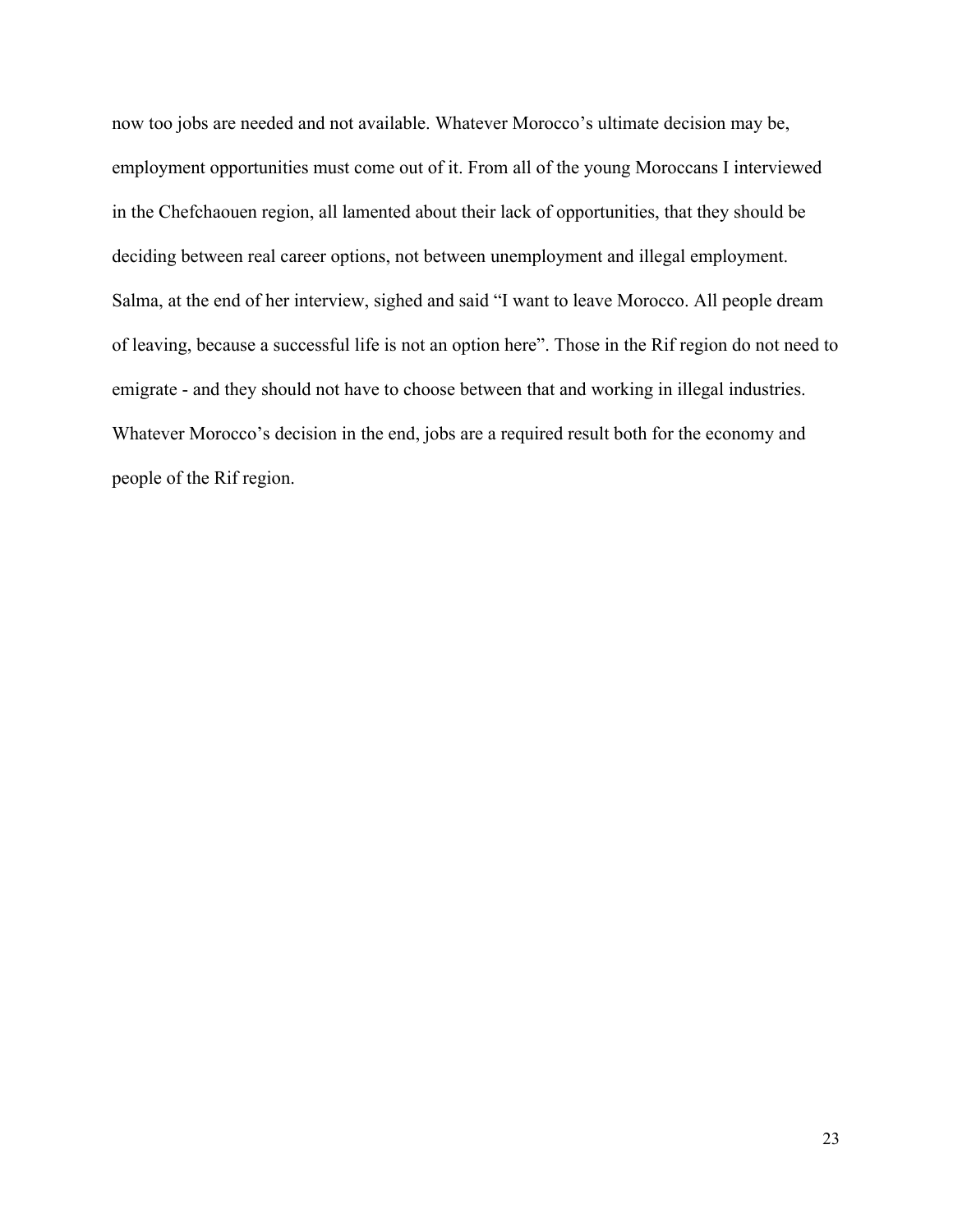#### **References:**

<span id="page-25-0"></span>*Africa Competitiveness Report 2017*. (2017, May). Geneva: World Economic Forum.

- Arbaoui, L. (2012, November 23). Moroccan MP Calls for Legalization of Cannabis. *Morocco World News*. Retrieved from https://www.moroccoworldnews.com/2012/11/66817/ moroccan-mp-calls-for-legalization-of-cannabis-3/
- Arbaoui, L. (2016, April 8). PJD Categorically Refuses Legalization of Cannabis Cultivation in Morocco. *Morocco World News*. Retrieved from https://www.moroccoworldnews.com/2016/04/183839/ pjd-categorically-refuses-legalization-of-cannabis-cultivation-in-morocco/
- Bahadi, A. (2016, April 9). Cannabis Cultivation in Morocco: in Constant Consultation. *Morocco World News*. Retrieved from https://www.moroccoworldnews.com/2016/04/183899/ drug-cultivation-in-morocco-in-constant-consultation/
- Blickman, T. (2017, March). *Morocco and Cannabis: Reduction, containment or acceptance*. Amsterdam, Netherlands.
- *Cannabis: World Drug Report 2016*. (2016). United Nations Office on Drug and Crime.
- El Amraoui, A. (2016, October 8). Morocco's Islamic PJD party wins parliamentary polls. *Aljazeera*. Retrieved from http://www.aljazeera.com/news/2016/10/ morocco-islamic-pjd-party-wins-parliamentary-polls-161008065350289.html
- Krauska, A. (2016, June 24). Movement Calls for Legalizing Cannabis in Morocco. *Morocco World News*. Retrieved from https://www.moroccoworldnews.com/2016/06/190041/ movement-calls-for-legalizing-cannabis-in-morocco/
- Mama, H., & Othmane, B. (2016). An Estimation of the Informal Economy in Morocco. *International Journal of Economics and Finance*, *8*(9).
- *Morocco GDP* [Fact sheet]. (2016). Retrieved May 6, 2017, from Trading Economics website: <http://www.tradingeconomics.com/morocco/gdp>
- Organizations: Morocco: Justice and Development Party PJD. (2016). *The North Africa Journal*. Retrieved from <http://north-africa.com/organizations-morocco-justice-and-development-party-pjd/>
- Rif. (1998). In *Encyclopedia Britannica*. Retrieved from https://www.britannica.com/place/ Rif-mountains-Morocco
- Sadiqi, F. (2015, October 28). Morocco's Emerging Democracy: The 2015 Local and Regional Elections. Retrieved May 6, 2017, from The Wilson Center website: https://www.wilsoncenter.org/publication/ moroccos-emerging-democracy-the-2015-local-and-regional-elections
- Sourgo, Y. (2013, December 29). Morocco: Istiqlal party proposes first draft law to legalize cannabis. *Morocco World News*. Retrieved from https://www.moroccoworldnews.com/2013/12/117843/ morocco-istiqlal-party-proposes-first-draft-law-to-legalize-cannabis/
- The World Bank: Morocco [Infographic]. (2017). Retrieved from <http://data.worldbank.org/country/morocco>